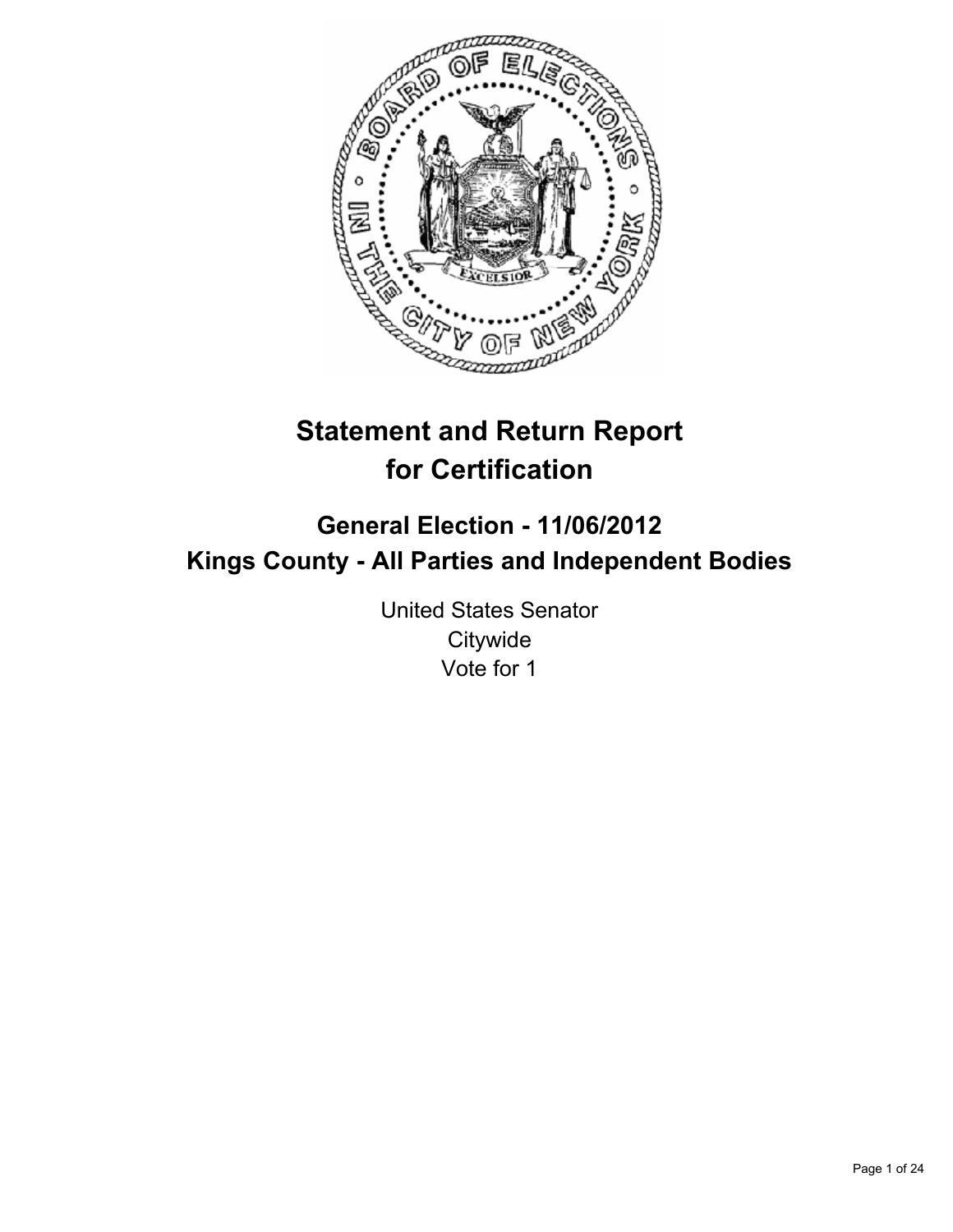

| <b>PUBLIC COUNTER</b>                                    | 32,836       |
|----------------------------------------------------------|--------------|
| <b>EMERGENCY</b>                                         | 2            |
| ABSENTEE/MILITARY                                        | 899          |
| <b>FEDERAL</b>                                           | 346          |
| SPECIAL PRESIDENTIAL                                     | 0            |
| <b>AFFIDAVIT</b>                                         | 3,207        |
| <b>Total Ballots</b>                                     | 37,290       |
| Less - Inapplicable Federal/Special Presidential Ballots | 0            |
| <b>Total Applicable Ballots</b>                          | 37,290       |
| KIRSTEN E. GILLIBRAND (DEMOCRATIC)                       | 24,979       |
| <b>WENDY LONG (REPUBLICAN)</b>                           | 7,372        |
| WENDY LONG (CONSERVATIVE)                                | 800          |
| KIRSTEN E. GILLIBRAND (WORKING FAMILIES)                 | 755          |
| KIRSTEN E. GILLIBRAND (INDEPENDENCE)                     | 328          |
| <b>COLIA CLARK (GREEN)</b>                               | 126          |
| CHRIS EDES (LIBERTARIAN)                                 | 128          |
| JOHN MANGELLI (COMMON SENSE)                             | 91           |
| AL D'AMATO (WRITE-IN)                                    | 1            |
| ANTHONY WEINER (WRITE-IN)                                | $\mathbf{1}$ |
| BEN-ZEIN KRUMBEIN (WRITE-IN)                             | 1            |
| DAVID SANDLER (WRITE-IN)                                 | 1            |
| DR. SCOTT NOREN (WRITE-IN)                               | 1            |
| <b>GEORGE LATIMER (WRITE-IN)</b>                         | 1            |
| JEHIEL WINTERS (WRITE-IN)                                | 1            |
| MARE M. MONTANA (WRITE-IN)                               | 1            |
| MARTIN GOLDEN (WRITE-IN)                                 | 1            |
| SCOTT NOREN (WRITE-IN)                                   | 1            |
| TAT PICOTT (WRITE-IN)                                    | 1            |
| UNATTRIBUTABLE WRITE-IN (WRITE-IN)                       | 3            |
| <b>Total Votes</b>                                       | 34,593       |
| Unrecorded                                               | 2,697        |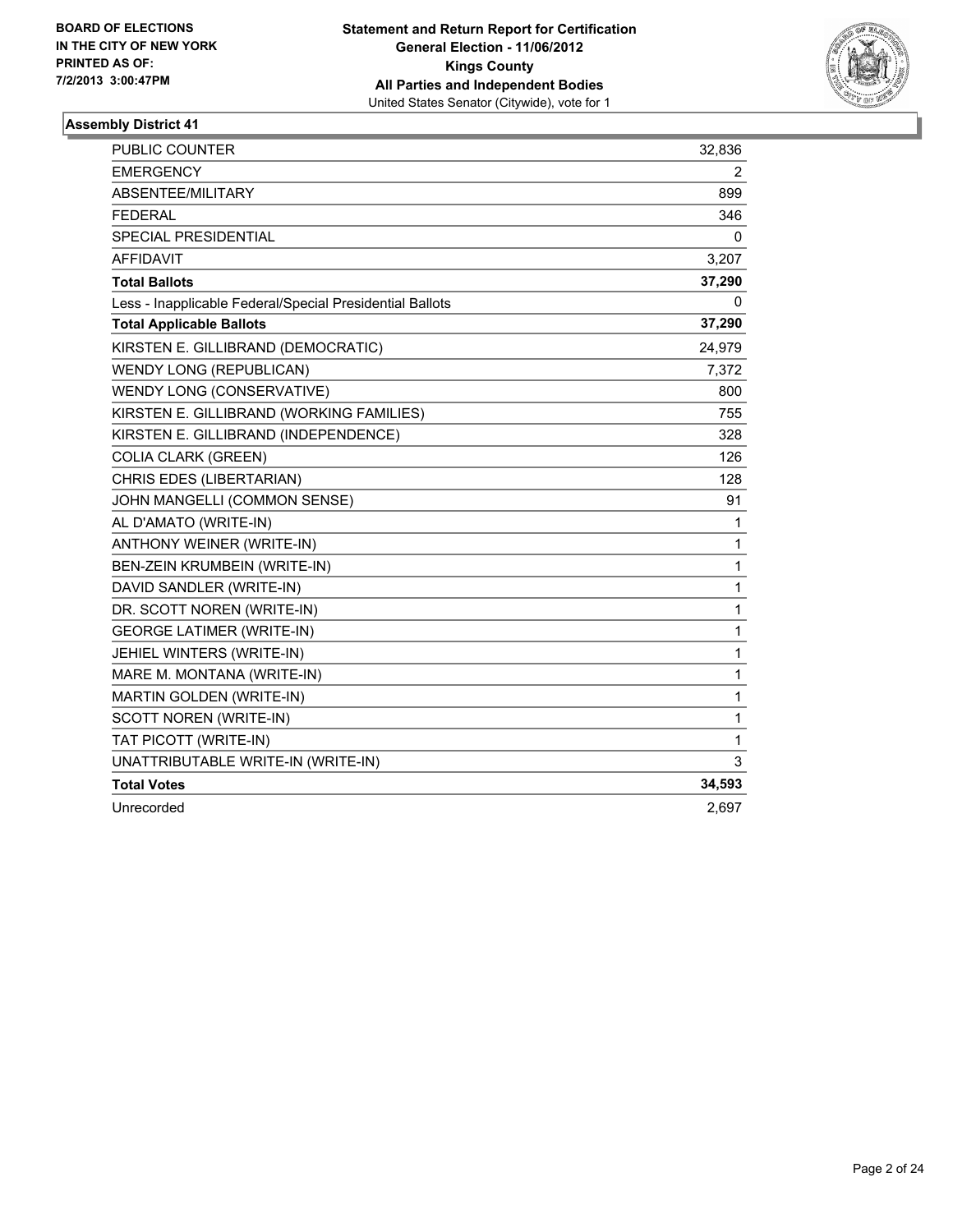

| <b>PUBLIC COUNTER</b>                                    | 32,019         |
|----------------------------------------------------------|----------------|
| <b>EMERGENCY</b>                                         | 2              |
| ABSENTEE/MILITARY                                        | 826            |
| <b>FFDFRAI</b>                                           | 402            |
| <b>SPECIAL PRESIDENTIAL</b>                              | $\mathbf{0}$   |
| <b>AFFIDAVIT</b>                                         | 4,275          |
| <b>Total Ballots</b>                                     | 37,524         |
| Less - Inapplicable Federal/Special Presidential Ballots | 0              |
| <b>Total Applicable Ballots</b>                          | 37,524         |
| KIRSTEN E. GILLIBRAND (DEMOCRATIC)                       | 31,691         |
| <b>WENDY LONG (REPUBLICAN)</b>                           | 2,026          |
| WENDY LONG (CONSERVATIVE)                                | 340            |
| KIRSTEN E. GILLIBRAND (WORKING FAMILIES)                 | 837            |
| KIRSTEN E. GILLIBRAND (INDEPENDENCE)                     | 114            |
| <b>COLIA CLARK (GREEN)</b>                               | 187            |
| CHRIS EDES (LIBERTARIAN)                                 | 46             |
| JOHN MANGELLI (COMMON SENSE)                             | 19             |
| CHERRYL GONZALEZ (WRITE-IN)                              | $\overline{2}$ |
| HARRET THOMPSON (WRITE-IN)                               | 1              |
| HILLARY CLINTON (WRITE-IN)                               | 1              |
| MICHAEL DEAR (WRITE-IN)                                  | 1              |
| SHINA WOLLF (WRITE-IN)                                   | 1              |
| UNATTRIBUTABLE WRITE-IN (WRITE-IN)                       | 3              |
| <b>Total Votes</b>                                       | 35,269         |
| Unrecorded                                               | 2.255          |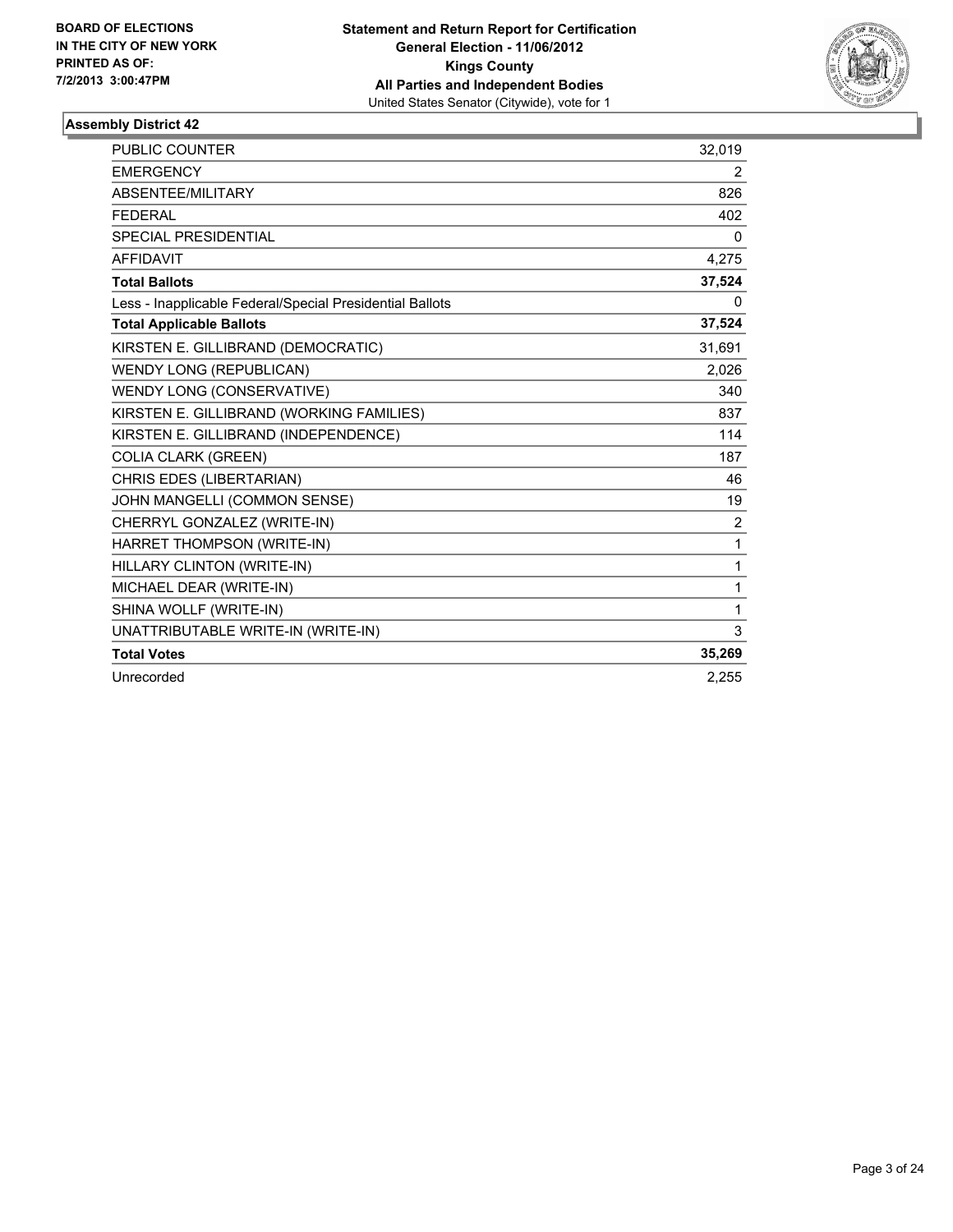

| <b>PUBLIC COUNTER</b>                                    | 35,711 |
|----------------------------------------------------------|--------|
| <b>EMERGENCY</b>                                         | 0      |
| <b>ABSENTEE/MILITARY</b>                                 | 1,049  |
| <b>FEDERAL</b>                                           | 285    |
| <b>SPECIAL PRESIDENTIAL</b>                              | 0      |
| <b>AFFIDAVIT</b>                                         | 4,404  |
| <b>Total Ballots</b>                                     | 41,449 |
| Less - Inapplicable Federal/Special Presidential Ballots | 0      |
| <b>Total Applicable Ballots</b>                          | 41,449 |
| KIRSTEN E. GILLIBRAND (DEMOCRATIC)                       | 36,075 |
| <b>WENDY LONG (REPUBLICAN)</b>                           | 1,592  |
| WENDY LONG (CONSERVATIVE)                                | 422    |
| KIRSTEN E. GILLIBRAND (WORKING FAMILIES)                 | 908    |
| KIRSTEN E. GILLIBRAND (INDEPENDENCE)                     | 139    |
| <b>COLIA CLARK (GREEN)</b>                               | 241    |
| CHRIS EDES (LIBERTARIAN)                                 | 59     |
| JOHN MANGELLI (COMMON SENSE)                             | 24     |
| CHARLES BARRON (WRITE-IN)                                | 1      |
| MARC MINKOFF (WRITE-IN)                                  | 1      |
| SCOTT NOREN (WRITE-IN)                                   | 1      |
| STEVEN LORA (WRITE-IN)                                   | 1      |
| UNATTRIBUTABLE WRITE-IN (WRITE-IN)                       | 4      |
| <b>Total Votes</b>                                       | 39,468 |
| Unrecorded                                               | 1.981  |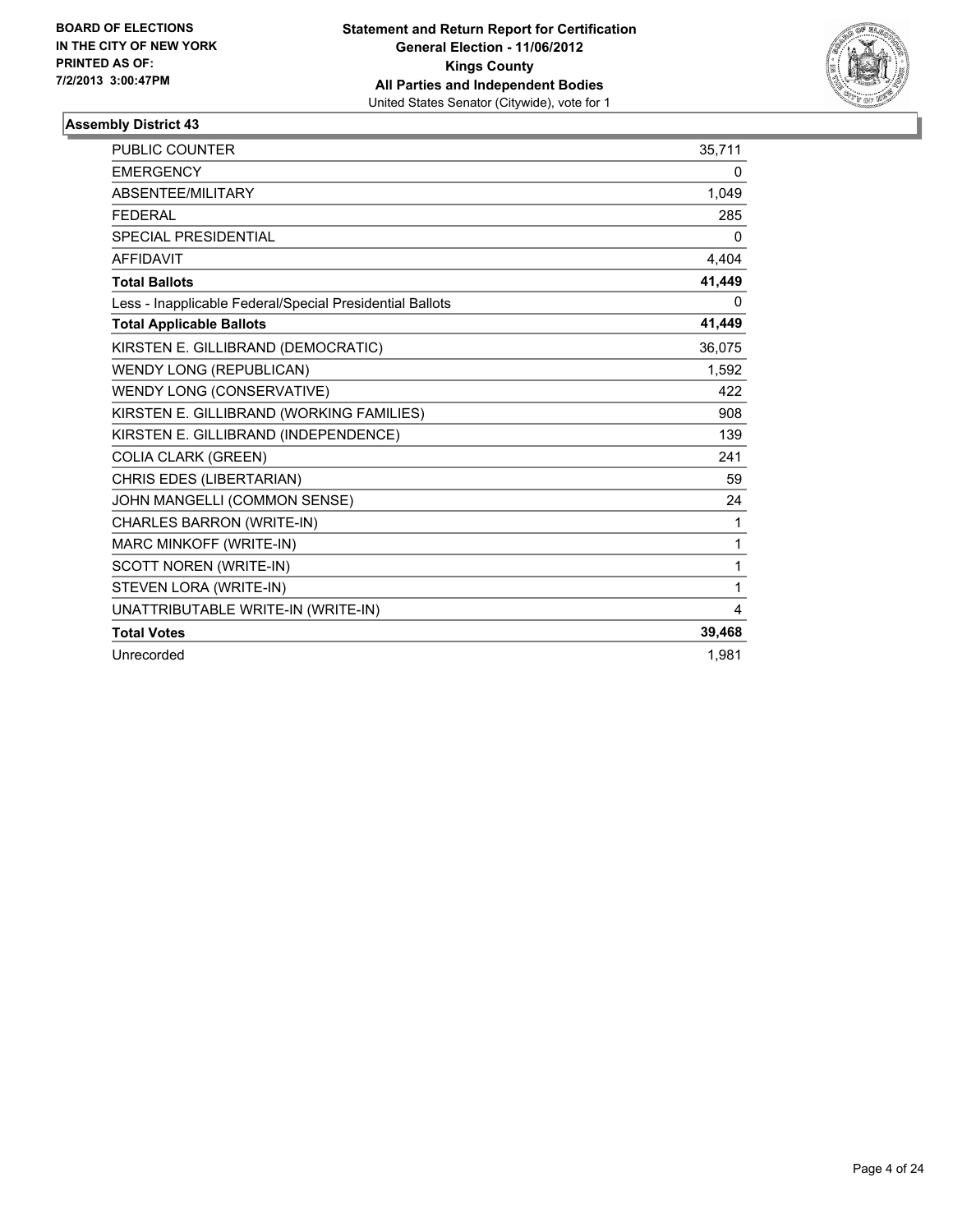

| <b>PUBLIC COUNTER</b>                                    | 34,687         |
|----------------------------------------------------------|----------------|
| <b>EMERGENCY</b>                                         | 190            |
| ABSENTEE/MILITARY                                        | 1,140          |
| <b>FEDERAL</b>                                           | 564            |
| <b>SPECIAL PRESIDENTIAL</b>                              | $\Omega$       |
| <b>AFFIDAVIT</b>                                         | 3,108          |
| <b>Total Ballots</b>                                     | 39,689         |
| Less - Inapplicable Federal/Special Presidential Ballots | 0              |
| <b>Total Applicable Ballots</b>                          | 39,689         |
| KIRSTEN E. GILLIBRAND (DEMOCRATIC)                       | 27,435         |
| <b>WENDY LONG (REPUBLICAN)</b>                           | 4,615          |
| WENDY LONG (CONSERVATIVE)                                | 913            |
| KIRSTEN E. GILLIBRAND (WORKING FAMILIES)                 | 2,930          |
| KIRSTEN E. GILLIBRAND (INDEPENDENCE)                     | 380            |
| <b>COLIA CLARK (GREEN)</b>                               | 518            |
| CHRIS EDES (LIBERTARIAN)                                 | 155            |
| JOHN MANGELLI (COMMON SENSE)                             | 72             |
| ARON SPARE (WRITE-IN)                                    | 1              |
| CATHERINE A. NAPSUA (WRITE-IN)                           | 1              |
| CHUCK SCHUMER (WRITE-IN)                                 | 1              |
| ERSLD FOSLKIC (WRITE-IN)                                 | 1              |
| JOE JENTICI (WRITE-IN)                                   | 1              |
| <b>JON STEWERT (WRITE-IN)</b>                            | 1              |
| MOSHE REICH (WRITE-IN)                                   | 1              |
| ROGER CALERO (WRITE-IN)                                  | $\mathbf{1}$   |
| SIMCHA FELDER (WRITE-IN)                                 | $\overline{2}$ |
| UNATTRIBUTABLE WRITE-IN (WRITE-IN)                       | 2              |
| <b>Total Votes</b>                                       | 37,030         |
| Unrecorded                                               | 2,659          |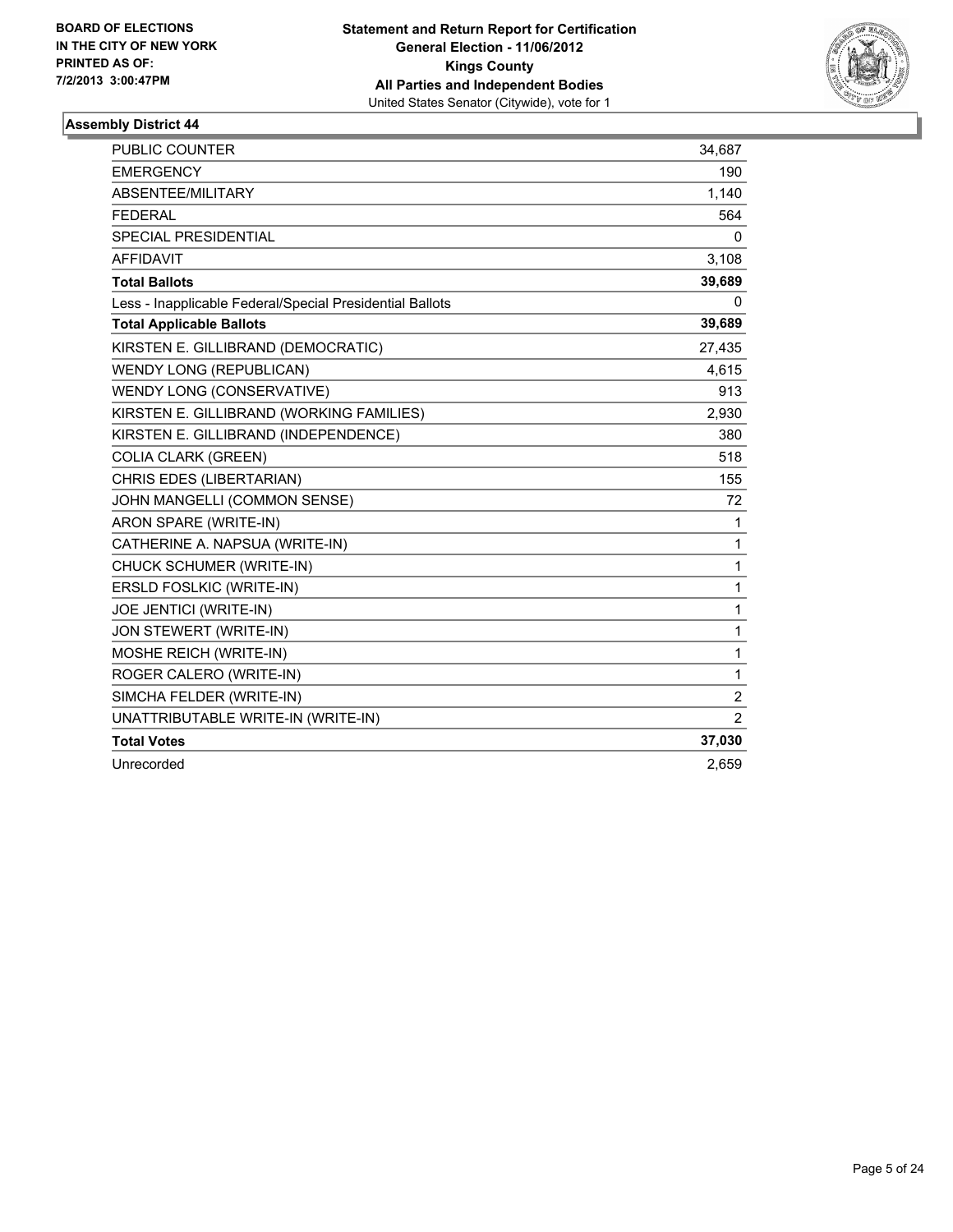

| <b>PUBLIC COUNTER</b>                                    | 21,909 |
|----------------------------------------------------------|--------|
| <b>EMERGENCY</b>                                         | 5      |
| <b>ABSENTEE/MILITARY</b>                                 | 693    |
| <b>FEDERAL</b>                                           | 314    |
| <b>SPECIAL PRESIDENTIAL</b>                              | 1      |
| <b>AFFIDAVIT</b>                                         | 2,741  |
| <b>Total Ballots</b>                                     | 25,663 |
| Less - Inapplicable Federal/Special Presidential Ballots | (1)    |
| <b>Total Applicable Ballots</b>                          | 25,662 |
| KIRSTEN E. GILLIBRAND (DEMOCRATIC)                       | 12,205 |
| WENDY LONG (REPUBLICAN)                                  | 8,203  |
| WENDY LONG (CONSERVATIVE)                                | 794    |
| KIRSTEN E. GILLIBRAND (WORKING FAMILIES)                 | 698    |
| KIRSTEN E. GILLIBRAND (INDEPENDENCE)                     | 364    |
| <b>COLIA CLARK (GREEN)</b>                               | 121    |
| CHRIS EDES (LIBERTARIAN)                                 | 110    |
| JOHN MANGELLI (COMMON SENSE)                             | 98     |
| DAVID STOROBIN (WRITE-IN)                                | 3      |
| MARTIN GOLDEN (WRITE-IN)                                 | 1      |
| UNATTRIBUTABLE WRITE-IN (WRITE-IN)                       | 4      |
| <b>Total Votes</b>                                       | 22,601 |
| Unrecorded                                               | 3,061  |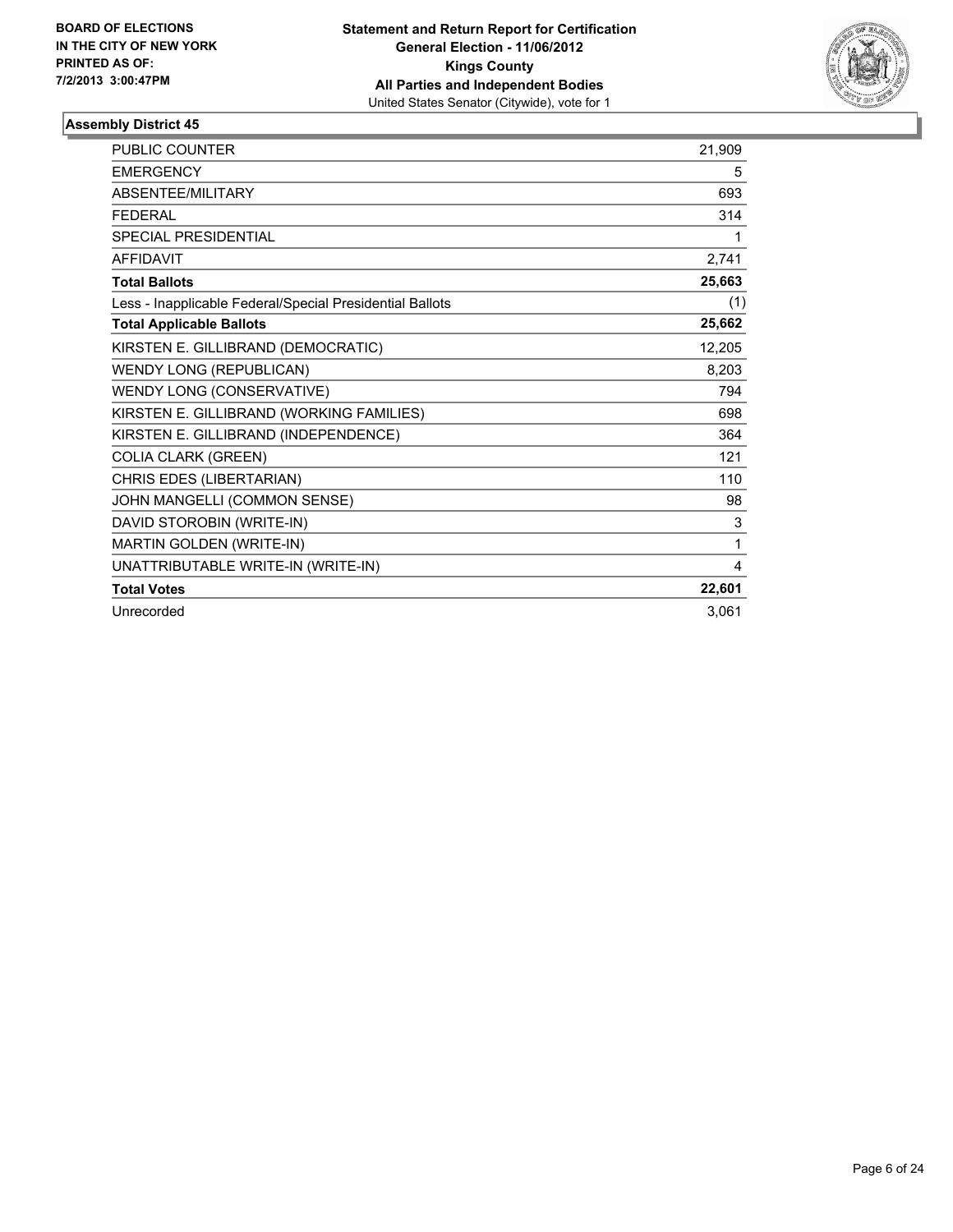

| <b>PUBLIC COUNTER</b>                                    | 25,418 |
|----------------------------------------------------------|--------|
| <b>EMERGENCY</b>                                         | 1      |
| <b>ABSENTEE/MILITARY</b>                                 | 960    |
| <b>FEDERAL</b>                                           | 202    |
| <b>SPECIAL PRESIDENTIAL</b>                              | 0      |
| <b>AFFIDAVIT</b>                                         | 6,419  |
| <b>Total Ballots</b>                                     | 33,000 |
| Less - Inapplicable Federal/Special Presidential Ballots | 0      |
| <b>Total Applicable Ballots</b>                          | 33,000 |
| KIRSTEN E. GILLIBRAND (DEMOCRATIC)                       | 18,939 |
| <b>WENDY LONG (REPUBLICAN)</b>                           | 8,246  |
| WENDY LONG (CONSERVATIVE)                                | 944    |
| KIRSTEN E. GILLIBRAND (WORKING FAMILIES)                 | 795    |
| KIRSTEN E. GILLIBRAND (INDEPENDENCE)                     | 389    |
| <b>COLIA CLARK (GREEN)</b>                               | 187    |
| CHRIS EDES (LIBERTARIAN)                                 | 132    |
| JOHN MANGELLI (COMMON SENSE)                             | 118    |
| BILL CLINTON (WRITE-IN)                                  | 1      |
| CHUCK SCHUMER (WRITE-IN)                                 | 1      |
| DIANE SAVINO (WRITE-IN)                                  | 1      |
| LINDA MC MAHEN (WRITE-IN)                                | 1      |
| UNATTRIBUTABLE WRITE-IN (WRITE-IN)                       | 3      |
| <b>VLADIMIR PUTIN (WRITE-IN)</b>                         | 1      |
| <b>Total Votes</b>                                       | 29,758 |
| Unrecorded                                               | 3.242  |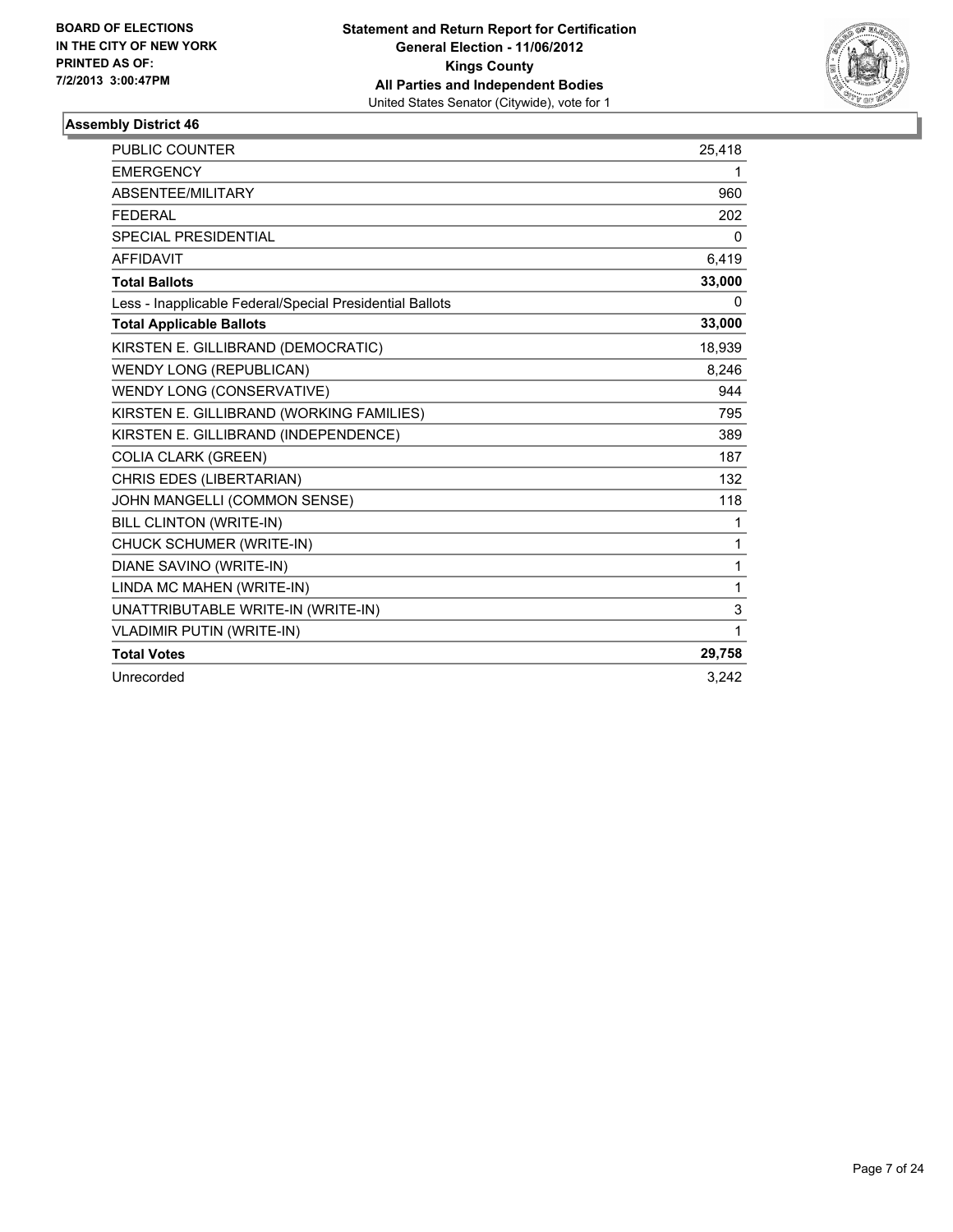

| <b>PUBLIC COUNTER</b>                                    | 19,990         |
|----------------------------------------------------------|----------------|
| <b>EMERGENCY</b>                                         | 8              |
| ABSENTEE/MILITARY                                        | 656            |
| <b>FEDERAL</b>                                           | 123            |
| <b>SPECIAL PRESIDENTIAL</b>                              | $\mathbf{0}$   |
| <b>AFFIDAVIT</b>                                         | 1,821          |
| <b>Total Ballots</b>                                     | 22,598         |
| Less - Inapplicable Federal/Special Presidential Ballots | 0              |
| <b>Total Applicable Ballots</b>                          | 22,598         |
| KIRSTEN E. GILLIBRAND (DEMOCRATIC)                       | 12,785         |
| <b>WENDY LONG (REPUBLICAN)</b>                           | 5,434          |
| WENDY LONG (CONSERVATIVE)                                | 519            |
| KIRSTEN E. GILLIBRAND (WORKING FAMILIES)                 | 606            |
| KIRSTEN E. GILLIBRAND (INDEPENDENCE)                     | 248            |
| <b>COLIA CLARK (GREEN)</b>                               | 133            |
| CHRIS EDES (LIBERTARIAN)                                 | 91             |
| JOHN MANGELLI (COMMON SENSE)                             | 131            |
| <b>BOB WEIZ (WRITE-IN)</b>                               | 1              |
| DAN BONANNO (WRITE-IN)                                   | 1              |
| MARTY GOLDEN (WRITE-IN)                                  | $\overline{2}$ |
| MICHAEL MARRA (WRITE-IN)                                 | $\overline{2}$ |
| UNATTRIBUTABLE WRITE-IN (WRITE-IN)                       | 5              |
| <b>Total Votes</b>                                       | 19,958         |
| Unrecorded                                               | 2.640          |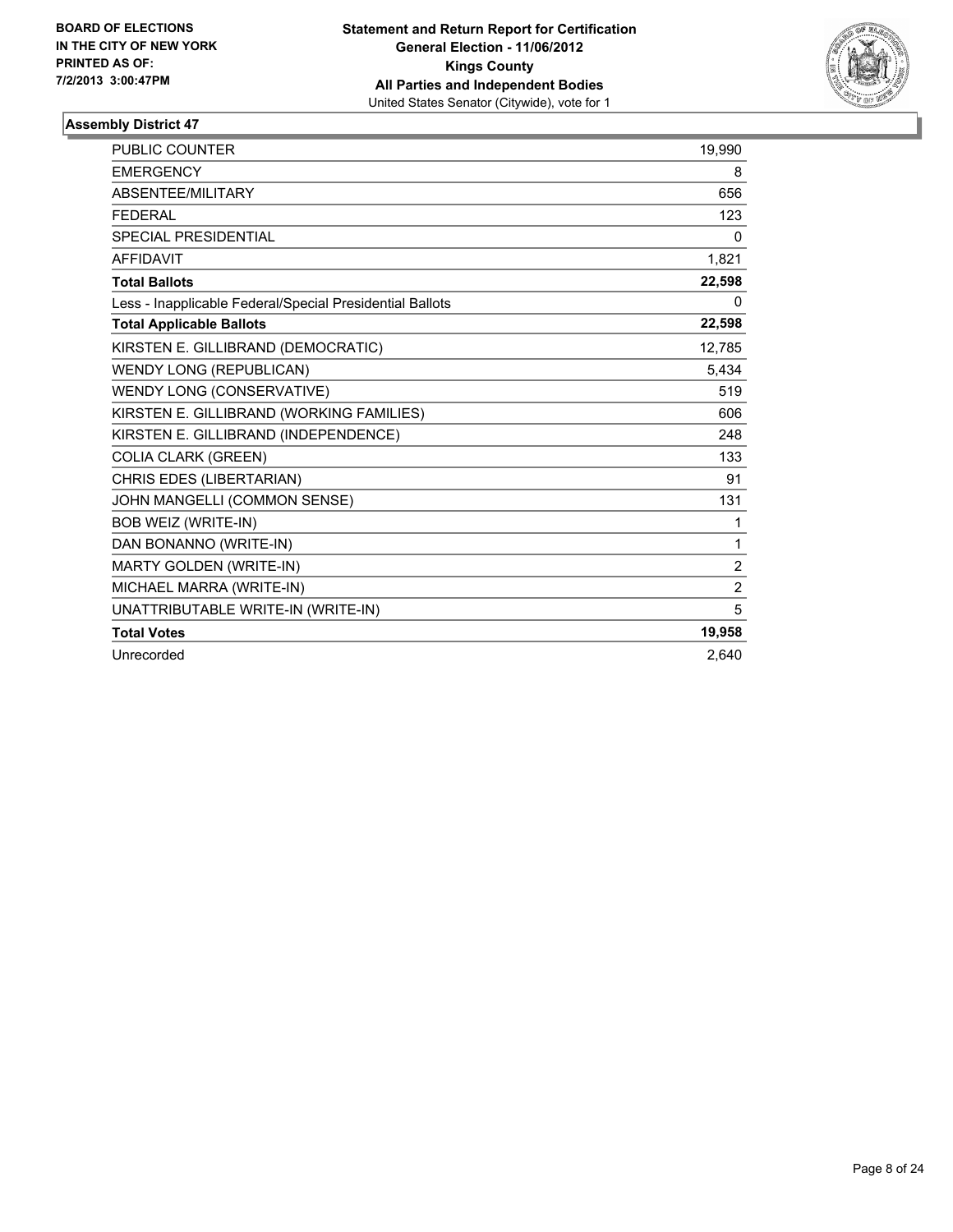

| <b>PUBLIC COUNTER</b>                                    | 23,987 |
|----------------------------------------------------------|--------|
| <b>EMERGENCY</b>                                         | 42     |
| ABSENTEE/MILITARY                                        | 544    |
| <b>FEDERAL</b>                                           | 924    |
| SPECIAL PRESIDENTIAL                                     | 0      |
| AFFIDAVIT                                                | 1,482  |
| <b>Total Ballots</b>                                     | 26,979 |
| Less - Inapplicable Federal/Special Presidential Ballots | 0      |
| <b>Total Applicable Ballots</b>                          | 26,979 |
| KIRSTEN E. GILLIBRAND (DEMOCRATIC)                       | 10,750 |
| <b>WENDY LONG (REPUBLICAN)</b>                           | 9,254  |
| WENDY LONG (CONSERVATIVE)                                | 1,409  |
| KIRSTEN E. GILLIBRAND (WORKING FAMILIES)                 | 535    |
| KIRSTEN E. GILLIBRAND (INDEPENDENCE)                     | 252    |
| <b>COLIA CLARK (GREEN)</b>                               | 83     |
| CHRIS EDES (LIBERTARIAN)                                 | 59     |
| JOHN MANGELLI (COMMON SENSE)                             | 67     |
| ABRAHAM TISCHLER (WRITE-IN)                              | 1      |
| CHUCK SCHUMER (WRITE-IN)                                 | 1      |
| DAVID SANDLER (WRITE-IN)                                 | 1      |
| DAVID SCHMIDT (WRITE-IN)                                 | 1      |
| DAVID STORDAIN (WRITE-IN)                                | 1      |
| JOSEPH WEISS (WRITE-IN)                                  | 1      |
| MITCH MCCONNELL (WRITE-IN)                               | 1      |
| MOSHE HOROWITZ (WRITE-IN)                                | 1      |
| SAMUEL AMSEL (WRITE-IN)                                  | 1      |
| SAMUEL WEINBERG (WRITE-IN)                               | 1      |
| TZVI SEIDMAN (WRITE-IN)                                  | 1      |
| UNATTRIBUTABLE WRITE-IN (WRITE-IN)                       | 14     |
| <b>Total Votes</b>                                       | 22,434 |
| Unrecorded                                               | 4,545  |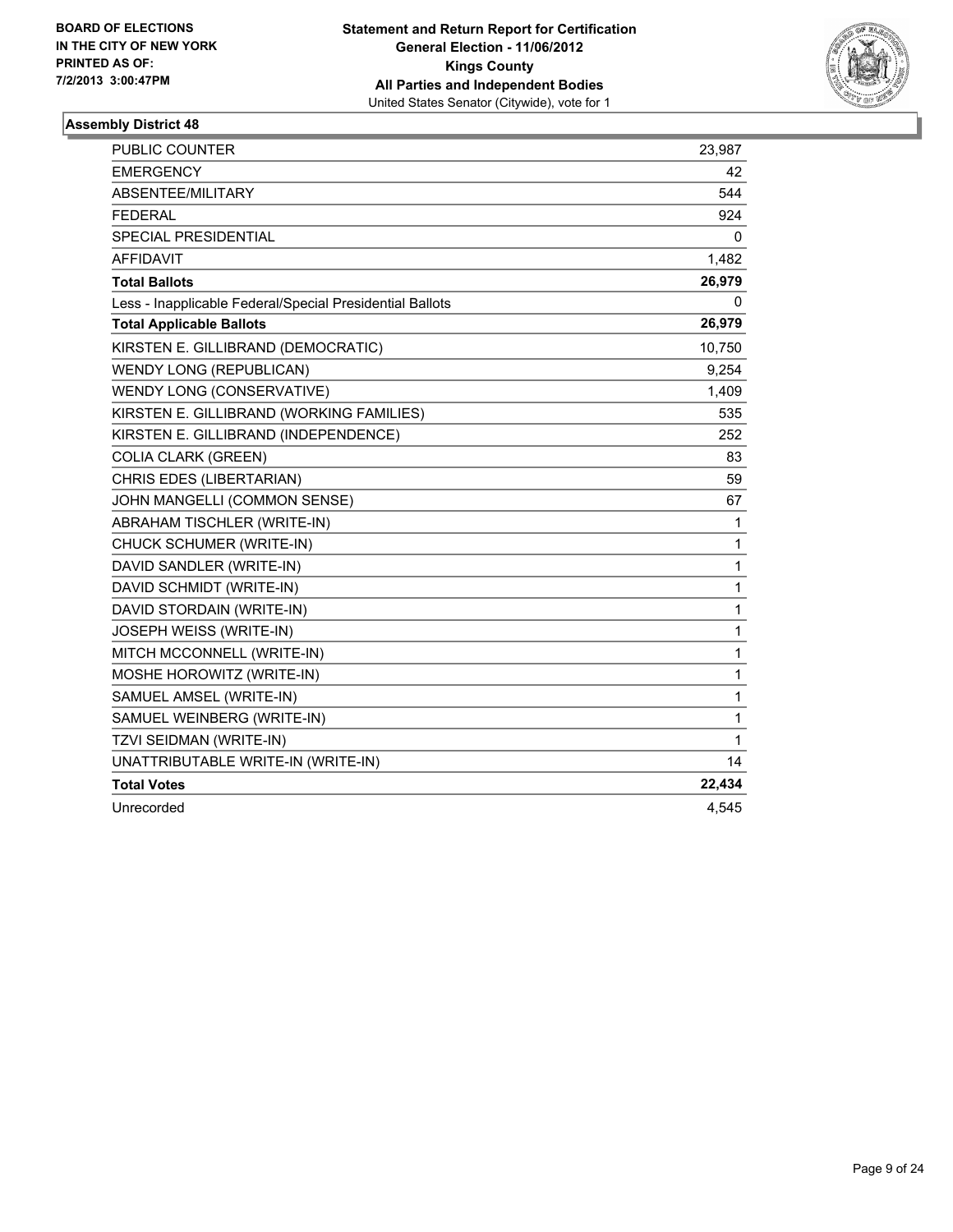

| <b>PUBLIC COUNTER</b>                                    | 15.514 |
|----------------------------------------------------------|--------|
| <b>EMERGENCY</b>                                         | 4      |
| ABSENTEE/MILITARY                                        | 395    |
| <b>FEDERAL</b>                                           | 104    |
| <b>SPECIAL PRESIDENTIAL</b>                              | 0      |
| <b>AFFIDAVIT</b>                                         | 1,551  |
| <b>Total Ballots</b>                                     | 17,568 |
| Less - Inapplicable Federal/Special Presidential Ballots | 0      |
| <b>Total Applicable Ballots</b>                          | 17,568 |
| KIRSTEN E. GILLIBRAND (DEMOCRATIC)                       | 10,779 |
| <b>WENDY LONG (REPUBLICAN)</b>                           | 3,380  |
| WENDY LONG (CONSERVATIVE)                                | 495    |
| KIRSTEN E. GILLIBRAND (WORKING FAMILIES)                 | 509    |
| KIRSTEN E. GILLIBRAND (INDEPENDENCE)                     | 182    |
| <b>COLIA CLARK (GREEN)</b>                               | 90     |
| CHRIS EDES (LIBERTARIAN)                                 | 75     |
| JOHN MANGELLI (COMMON SENSE)                             | 112    |
| MARTY GOLDEN (WRITE-IN)                                  | 1      |
| MICHAEL A MAZZEO (WRITE-IN)                              | 1      |
| STEVEN YUNIVER (WRITE-IN)                                | 1      |
| UNATTRIBUTABLE WRITE-IN (WRITE-IN)                       | 6      |
| <b>Total Votes</b>                                       | 15,631 |
| Unrecorded                                               | 1,937  |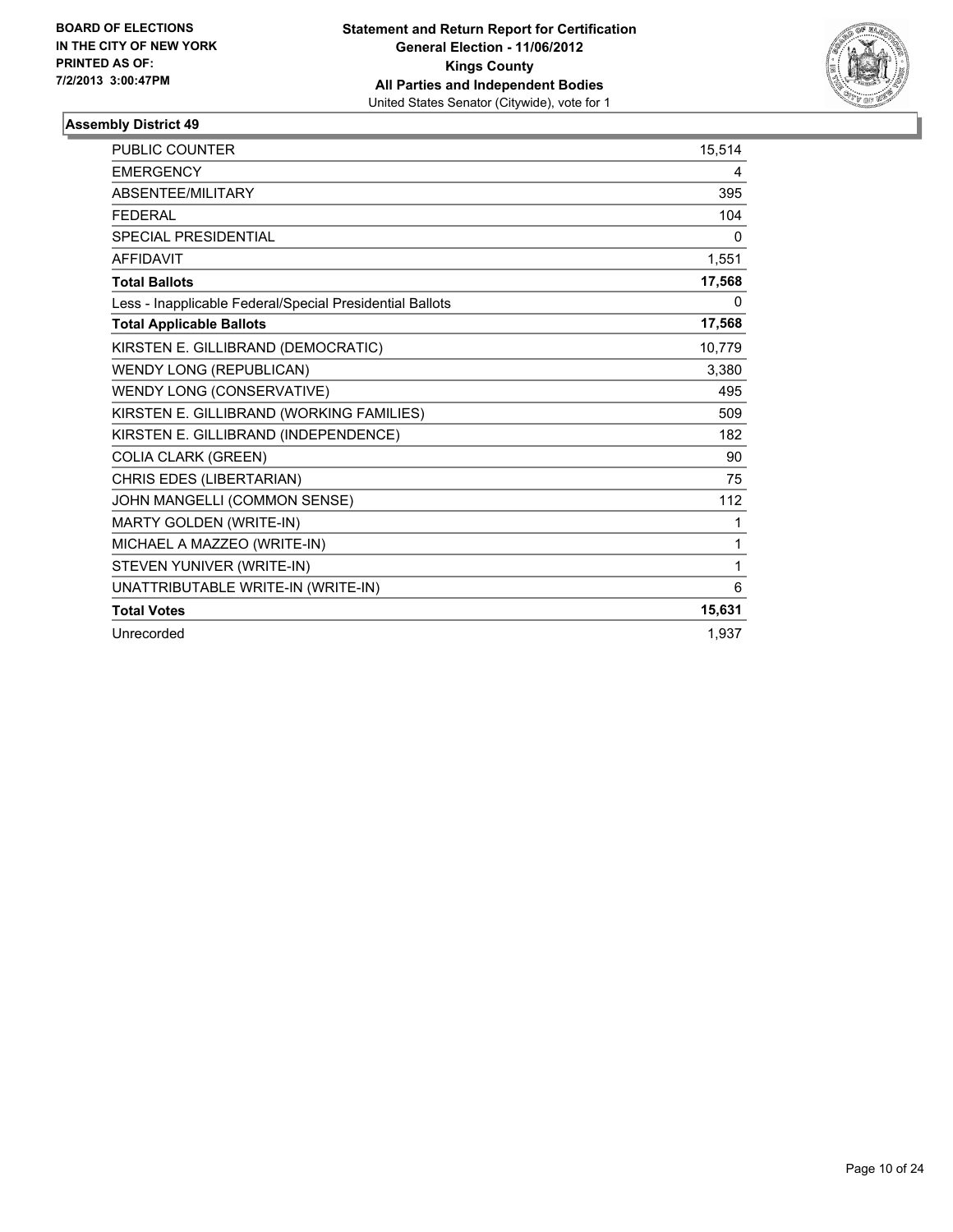

| PUBLIC COUNTER                                           | 28,837      |
|----------------------------------------------------------|-------------|
| <b>EMERGENCY</b>                                         | 6           |
| ABSENTEE/MILITARY                                        | 701         |
| FEDERAL                                                  | 275         |
| SPECIAL PRESIDENTIAL                                     | 0           |
| <b>AFFIDAVIT</b>                                         | 3,903       |
| <b>Total Ballots</b>                                     | 33,722      |
| Less - Inapplicable Federal/Special Presidential Ballots | 0           |
| <b>Total Applicable Ballots</b>                          | 33,722      |
| KIRSTEN E. GILLIBRAND (DEMOCRATIC)                       | 24,838      |
| <b>WENDY LONG (REPUBLICAN)</b>                           | 2,867       |
| WENDY LONG (CONSERVATIVE)                                | 364         |
| KIRSTEN E. GILLIBRAND (WORKING FAMILIES)                 | 1,938       |
| KIRSTEN E. GILLIBRAND (INDEPENDENCE)                     | 411         |
| <b>COLIA CLARK (GREEN)</b>                               | 674         |
| CHRIS EDES (LIBERTARIAN)                                 | 213         |
| JOHN MANGELLI (COMMON SENSE)                             | 76          |
| DANIEL D. GRAMER (WRITE-IN)                              | 1           |
| ECHARD TILAR (WRITE-IN)                                  | 1           |
| <b>JASON OTANO (WRITE-IN)</b>                            | 2           |
| JOEL DRUMMER (WRITE-IN)                                  | 1           |
| JUDA WEINCARREN (WRITE-IN)                               | 1           |
| LINCOLN RESTLER (WRITE-IN)                               | 1           |
| MARCOS MASRI (WRITE-IN)                                  | 1           |
| MICHAEL BLOOMBERG (WRITE-IN)                             | 1           |
| NATHAN DARTOR OGLESBY (WRITE-IN)                         | $\mathbf 1$ |
| RYDER FLEMING JONES (WRITE-IN)                           | 1           |
| SCOTT NOREN (WRITE-IN)                                   | 1           |
| SCOTT NOVEN (WRITE-IN)                                   | 1           |
| UNATTRIBUTABLE WRITE-IN (WRITE-IN)                       | 22          |
| YOEL STEIN (WRITE-IN)                                    | 2           |
| <b>Total Votes</b>                                       | 31,418      |
| Unrecorded                                               | 2,304       |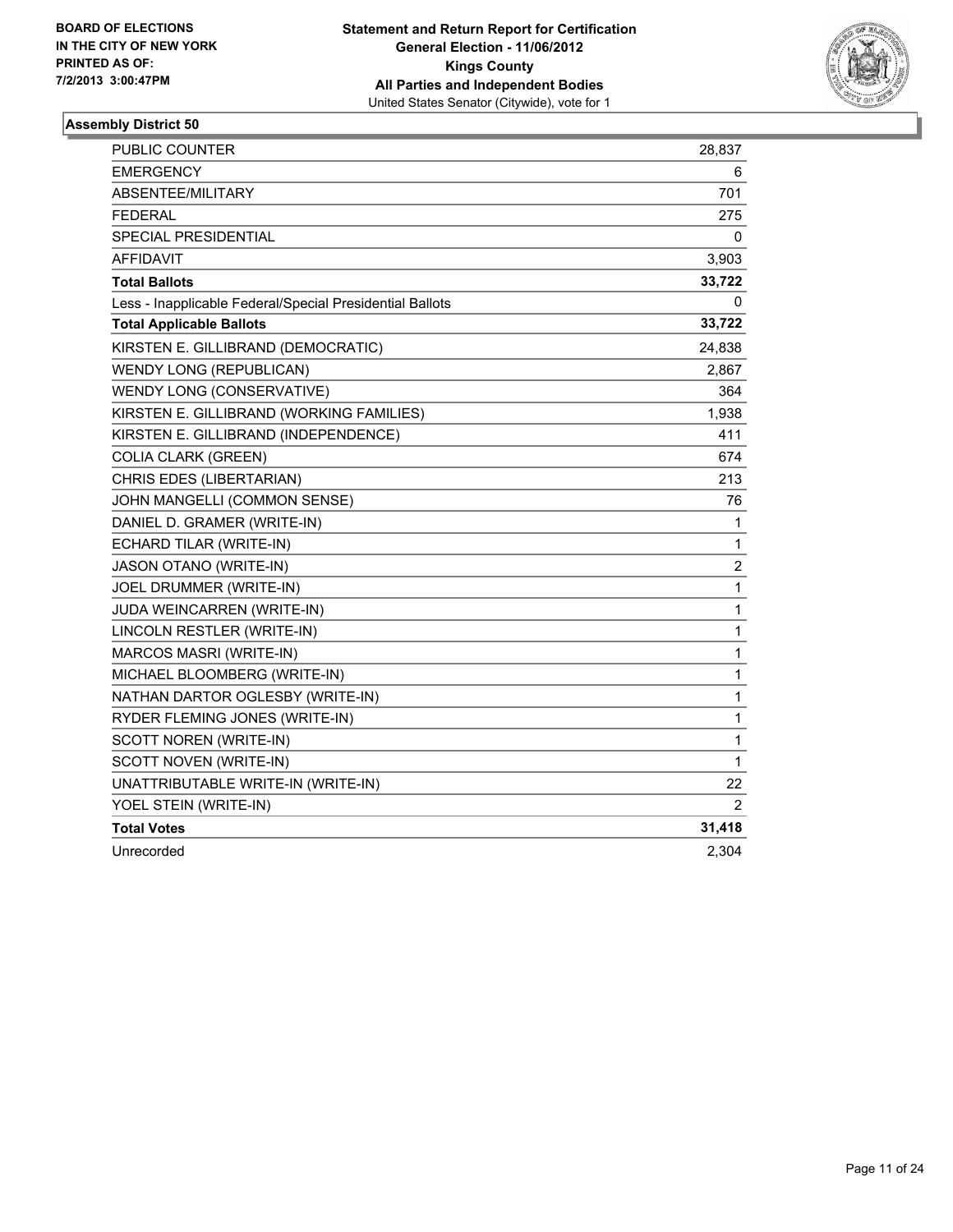

| <b>PUBLIC COUNTER</b>                                    | 22,882 |
|----------------------------------------------------------|--------|
| <b>EMERGENCY</b>                                         | 2      |
| ABSENTEE/MILITARY                                        | 466    |
| <b>FEDERAL</b>                                           | 175    |
| <b>SPECIAL PRESIDENTIAL</b>                              | 0      |
| <b>AFFIDAVIT</b>                                         | 3,012  |
| <b>Total Ballots</b>                                     | 26,537 |
| Less - Inapplicable Federal/Special Presidential Ballots | 0      |
| <b>Total Applicable Ballots</b>                          | 26,537 |
| KIRSTEN E. GILLIBRAND (DEMOCRATIC)                       | 19,847 |
| <b>WENDY LONG (REPUBLICAN)</b>                           | 2,062  |
| WENDY LONG (CONSERVATIVE)                                | 373    |
| KIRSTEN E. GILLIBRAND (WORKING FAMILIES)                 | 1,278  |
| KIRSTEN E. GILLIBRAND (INDEPENDENCE)                     | 228    |
| <b>COLIA CLARK (GREEN)</b>                               | 283    |
| CHRIS EDES (LIBERTARIAN)                                 | 88     |
| JOHN MANGELLI (COMMON SENSE)                             | 50     |
| ANDREW GOUNA ROLES (WRITE-IN)                            | 1      |
| MEIR FOGEL (WRITE-IN)                                    | 1      |
| TODD LOUIS (WRITE-IN)                                    | 1      |
| UNATTRIBUTABLE WRITE-IN (WRITE-IN)                       | 4      |
| <b>Total Votes</b>                                       | 24,216 |
| Unrecorded                                               | 2,321  |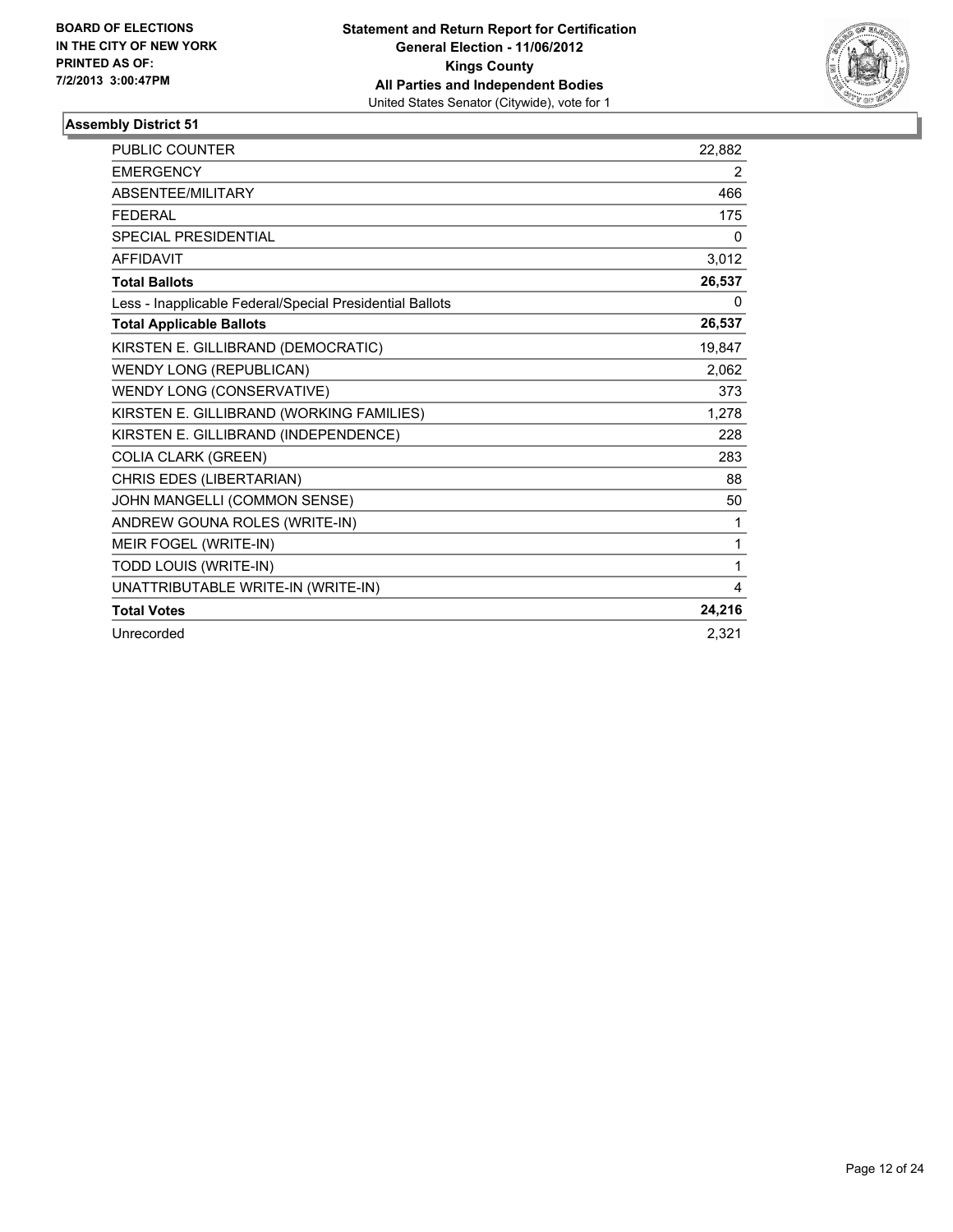

| PUBLIC COUNTER                                           | 53,504       |
|----------------------------------------------------------|--------------|
| <b>EMERGENCY</b>                                         | 0            |
| ABSENTEE/MILITARY                                        | 2,424        |
| <b>FEDERAL</b>                                           | 932          |
| <b>SPECIAL PRESIDENTIAL</b>                              | 0            |
| <b>AFFIDAVIT</b>                                         | 5,058        |
| <b>Total Ballots</b>                                     | 61,918       |
| Less - Inapplicable Federal/Special Presidential Ballots | 0            |
| <b>Total Applicable Ballots</b>                          | 61,918       |
| KIRSTEN E. GILLIBRAND (DEMOCRATIC)                       | 49,537       |
| WENDY LONG (REPUBLICAN)                                  | 3,368        |
| WENDY LONG (CONSERVATIVE)                                | 390          |
| KIRSTEN E. GILLIBRAND (WORKING FAMILIES)                 | 4,879        |
| KIRSTEN E. GILLIBRAND (INDEPENDENCE)                     | 655          |
| <b>COLIA CLARK (GREEN)</b>                               | 822          |
| CHRIS EDES (LIBERTARIAN)                                 | 333          |
| JOHN MANGELLI (COMMON SENSE)                             | 68           |
| CHRIS SMITH (WRITE-IN)                                   | 1            |
| ELIZABETH WARREN (WRITE-IN)                              | 1            |
| HOWARD GROWBARD (WRITE-IN)                               | $\mathbf{1}$ |
| IRA DICKEY (WRITE-IN)                                    | 1            |
| JEROLD NADLER (WRITE-IN)                                 | $\mathbf{1}$ |
| <b>JULIA G. TAYLOR (WRITE-IN)</b>                        | 1            |
| KIRILL KACHINSKY (WRITE-IN)                              | $\mathbf{1}$ |
| MELINDA KATZ (WRITE-IN)                                  | 1            |
| OMORALE ADEWANE (WRITE-IN)                               | 1            |
| RALPH NADER (WRITE-IN)                                   | 1            |
| ROBERT ALLEN (WRITE-IN)                                  | $\mathbf{1}$ |
| ROBERT CIMINI (WRITE-IN)                                 | $\mathbf 1$  |
| RYAN PAWLING (WRITE-IN)                                  | 1            |
| UNATTRIBUTABLE WRITE-IN (WRITE-IN)                       | 12           |
| <b>Total Votes</b>                                       | 60,077       |
| Unrecorded                                               | 1,841        |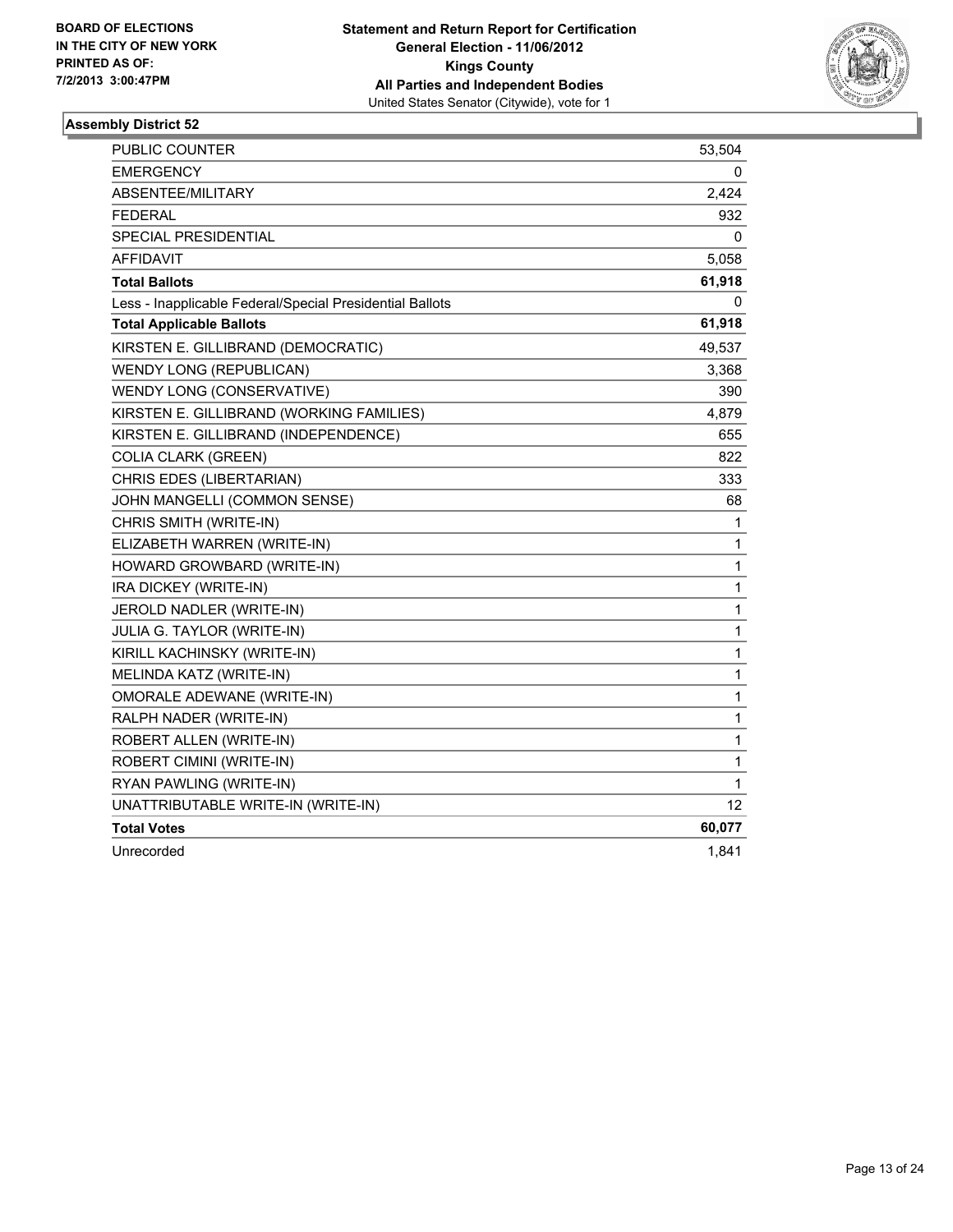

| <b>PUBLIC COUNTER</b>                                    | 29.780       |
|----------------------------------------------------------|--------------|
| <b>EMERGENCY</b>                                         | 126          |
| ABSENTEE/MILITARY                                        | 444          |
| <b>FEDERAL</b>                                           | 157          |
| <b>SPECIAL PRESIDENTIAL</b>                              | 0            |
| <b>AFFIDAVIT</b>                                         | 4,157        |
| <b>Total Ballots</b>                                     | 34,664       |
| Less - Inapplicable Federal/Special Presidential Ballots | 0            |
| <b>Total Applicable Ballots</b>                          | 34,664       |
| KIRSTEN E. GILLIBRAND (DEMOCRATIC)                       | 27,487       |
| <b>WENDY LONG (REPUBLICAN)</b>                           | 1,147        |
| WENDY LONG (CONSERVATIVE)                                | 197          |
| KIRSTEN E. GILLIBRAND (WORKING FAMILIES)                 | 1,300        |
| KIRSTEN E. GILLIBRAND (INDEPENDENCE)                     | 252          |
| <b>COLIA CLARK (GREEN)</b>                               | 509          |
| CHRIS EDES (LIBERTARIAN)                                 | 168          |
| JOHN MANGELLI (COMMON SENSE)                             | 58           |
| ALAN UNI (WRITE-IN)                                      | 1            |
| BOB MENDEZ (WRITE-IN)                                    | 1            |
| CHRISTOPHER HAYNES (WRITE-IN)                            | 1            |
| LINDA MCMAN (WRITE-IN)                                   | $\mathbf{1}$ |
| MARGUERITE CHANDLER (WRITE-IN)                           | $\mathbf{1}$ |
| RALPH PASTENA (WRITE-IN)                                 | $\mathbf{1}$ |
| SCOTT NOREN (WRITE-IN)                                   | $\mathbf{1}$ |
| SCOTT SUMMER (WRITE-IN)                                  | 1            |
| UNATTRIBUTABLE WRITE-IN (WRITE-IN)                       | 8            |
| <b>Total Votes</b>                                       | 31,134       |
| Unrecorded                                               | 3,530        |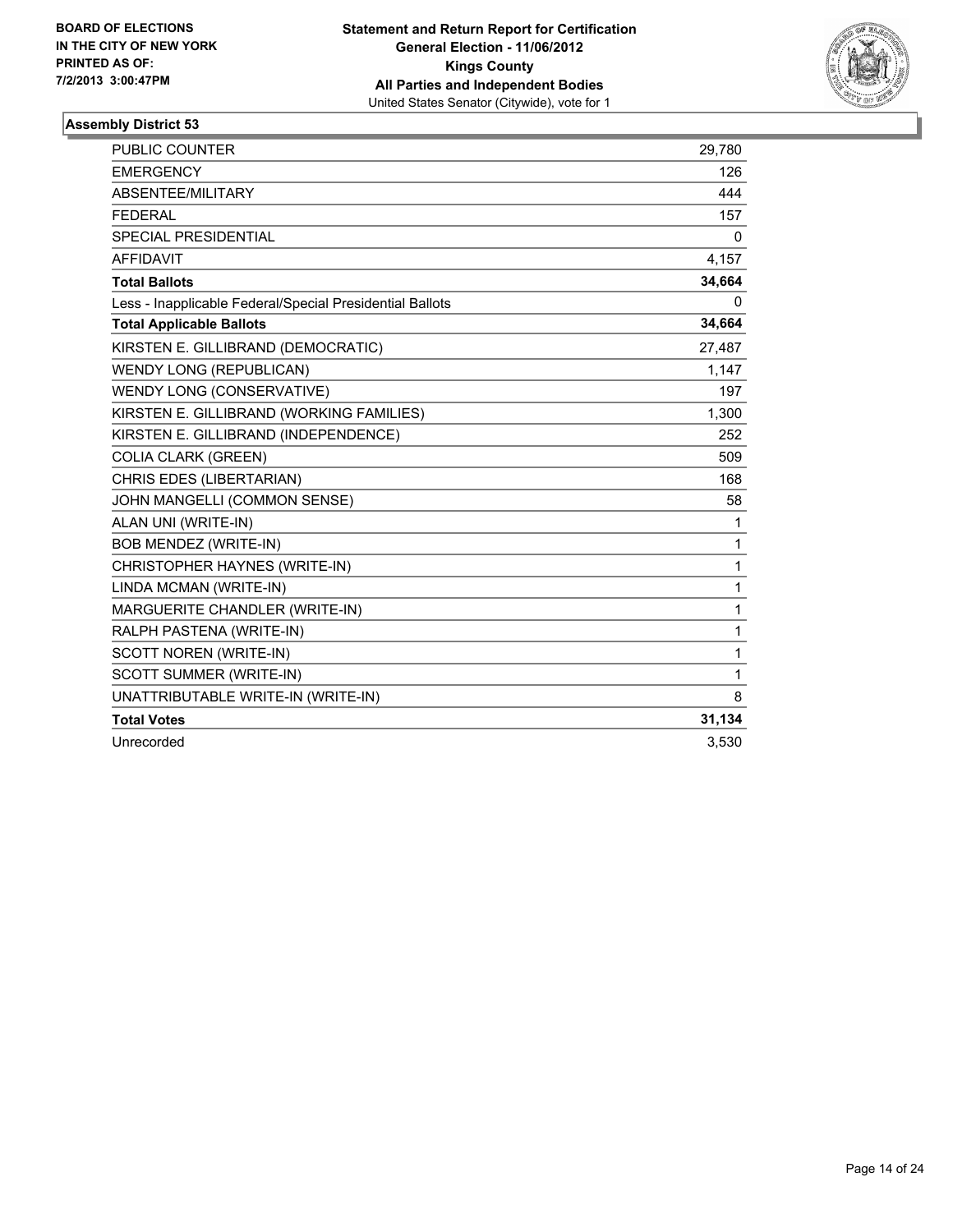

| <b>PUBLIC COUNTER</b>                                    | 25,806       |
|----------------------------------------------------------|--------------|
| <b>EMERGENCY</b>                                         | 0            |
| ABSENTEE/MILITARY                                        | 292          |
| <b>FEDERAL</b>                                           | 62           |
| <b>SPECIAL PRESIDENTIAL</b>                              | $\mathbf{0}$ |
| <b>AFFIDAVIT</b>                                         | 3,766        |
| <b>Total Ballots</b>                                     | 29,926       |
| Less - Inapplicable Federal/Special Presidential Ballots | 0            |
| <b>Total Applicable Ballots</b>                          | 29,926       |
| KIRSTEN E. GILLIBRAND (DEMOCRATIC)                       | 25,817       |
| <b>WENDY LONG (REPUBLICAN)</b>                           | 754          |
| WENDY LONG (CONSERVATIVE)                                | 143          |
| KIRSTEN E. GILLIBRAND (WORKING FAMILIES)                 | 586          |
| KIRSTEN E. GILLIBRAND (INDEPENDENCE)                     | 109          |
| <b>COLIA CLARK (GREEN)</b>                               | 136          |
| CHRIS EDES (LIBERTARIAN)                                 | 44           |
| JOHN MANGELLI (COMMON SENSE)                             | 29           |
| HEATHER K SAGER (WRITE-IN)                               | 1            |
| KATHY KENNDY (WRITE-IN)                                  | 1            |
| LINDA MCMANN (WRITE-IN)                                  | 1            |
| MATTHAW MICHAEL CRUZ (WRITE-IN)                          | 1            |
| UNATTRIBUTABLE WRITE-IN (WRITE-IN)                       | 1            |
| <b>Total Votes</b>                                       | 27,623       |
| Unrecorded                                               | 2,303        |
|                                                          |              |

| PUBLIC COUNTER                                           | 32,971       |
|----------------------------------------------------------|--------------|
| <b>EMERGENCY</b>                                         | 130          |
| <b>ABSENTEE/MILITARY</b>                                 | 493          |
| <b>FEDERAL</b>                                           | 88           |
| <b>SPECIAL PRESIDENTIAL</b>                              | $\mathbf{0}$ |
| <b>AFFIDAVIT</b>                                         | 5,257        |
| <b>Total Ballots</b>                                     | 38,939       |
| Less - Inapplicable Federal/Special Presidential Ballots | 0            |
| <b>Total Applicable Ballots</b>                          | 38,939       |
| KIRSTEN E. GILLIBRAND (DEMOCRATIC)                       | 34,634       |
| <b>WENDY LONG (REPUBLICAN)</b>                           | 339          |
| WENDY LONG (CONSERVATIVE)                                | 78           |
| KIRSTEN E. GILLIBRAND (WORKING FAMILIES)                 | 479          |
| KIRSTEN E. GILLIBRAND (INDEPENDENCE)                     | 83           |
| <b>COLIA CLARK (GREEN)</b>                               | 92           |
| CHRIS EDES (LIBERTARIAN)                                 | 27           |
| JOHN MANGELLI (COMMON SENSE)                             | 24           |
| OTHNEIL THOMAS (WRITE-IN)                                | 1            |
| UNATTRIBUTABLE WRITE-IN (WRITE-IN)                       | 3            |
| <b>Total Votes</b>                                       | 35,760       |
| Unrecorded                                               | 3,179        |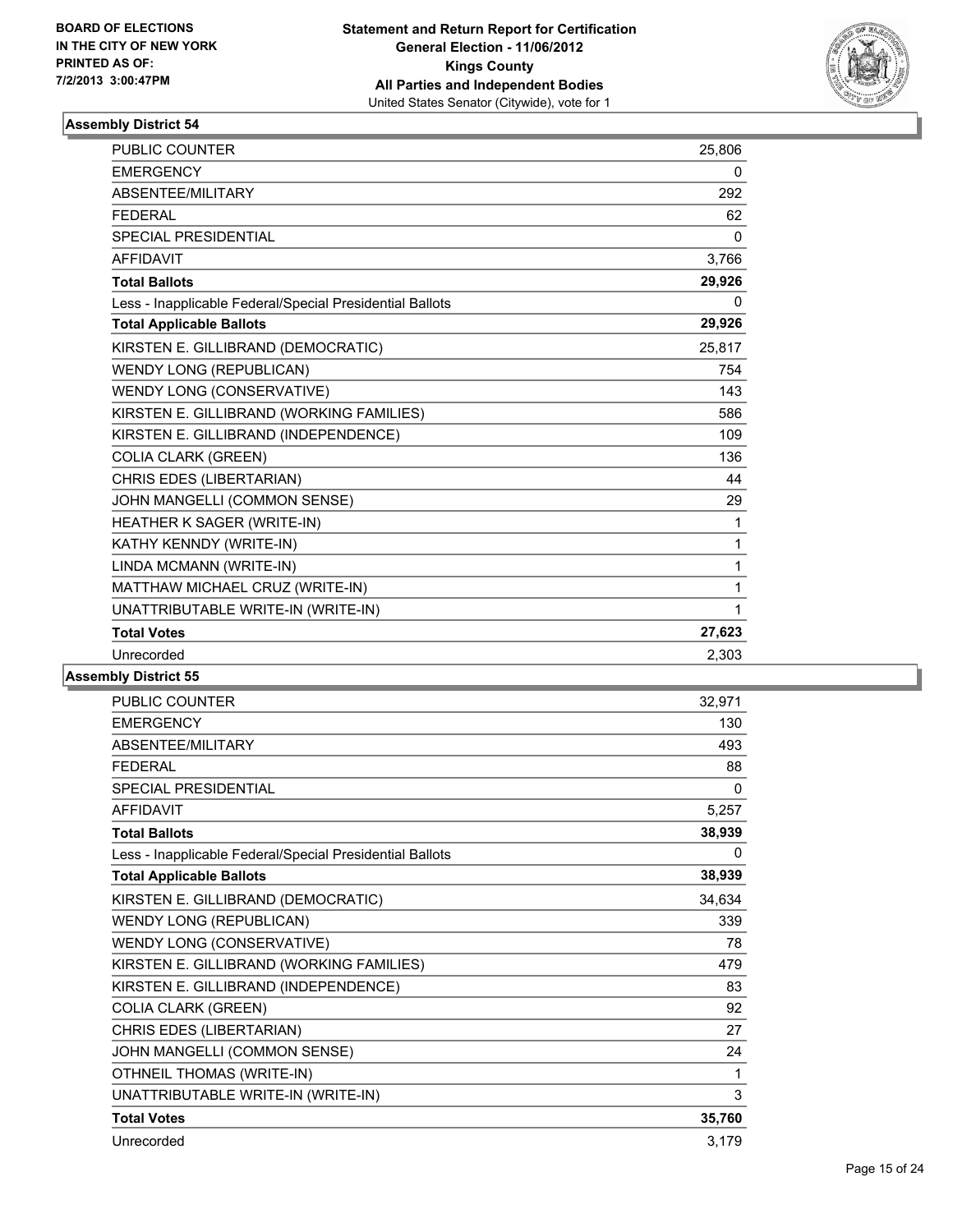

| <b>PUBLIC COUNTER</b>                                    | 37,590 |
|----------------------------------------------------------|--------|
| <b>EMERGENCY</b>                                         | 28     |
| <b>ABSENTEE/MILITARY</b>                                 | 652    |
| <b>FEDERAL</b>                                           | 101    |
| <b>SPECIAL PRESIDENTIAL</b>                              | 0      |
| <b>AFFIDAVIT</b>                                         | 5,187  |
| <b>Total Ballots</b>                                     | 43,558 |
| Less - Inapplicable Federal/Special Presidential Ballots | 0      |
| <b>Total Applicable Ballots</b>                          | 43,558 |
| KIRSTEN E. GILLIBRAND (DEMOCRATIC)                       | 38,736 |
| <b>WENDY LONG (REPUBLICAN)</b>                           | 311    |
| WENDY LONG (CONSERVATIVE)                                | 74     |
| KIRSTEN E. GILLIBRAND (WORKING FAMILIES)                 | 945    |
| KIRSTEN E. GILLIBRAND (INDEPENDENCE)                     | 173    |
| <b>COLIA CLARK (GREEN)</b>                               | 303    |
| CHRIS EDES (LIBERTARIAN)                                 | 60     |
| JOHN MANGELLI (COMMON SENSE)                             | 20     |
| ELIZABETH NARREN (WRITE-IN)                              | 1      |
| LINDA MCMAHUN (WRITE-IN)                                 | 1      |
| UNATTRIBUTABLE WRITE-IN (WRITE-IN)                       | 4      |
| <b>Total Votes</b>                                       | 40,628 |
| Unrecorded                                               | 2,930  |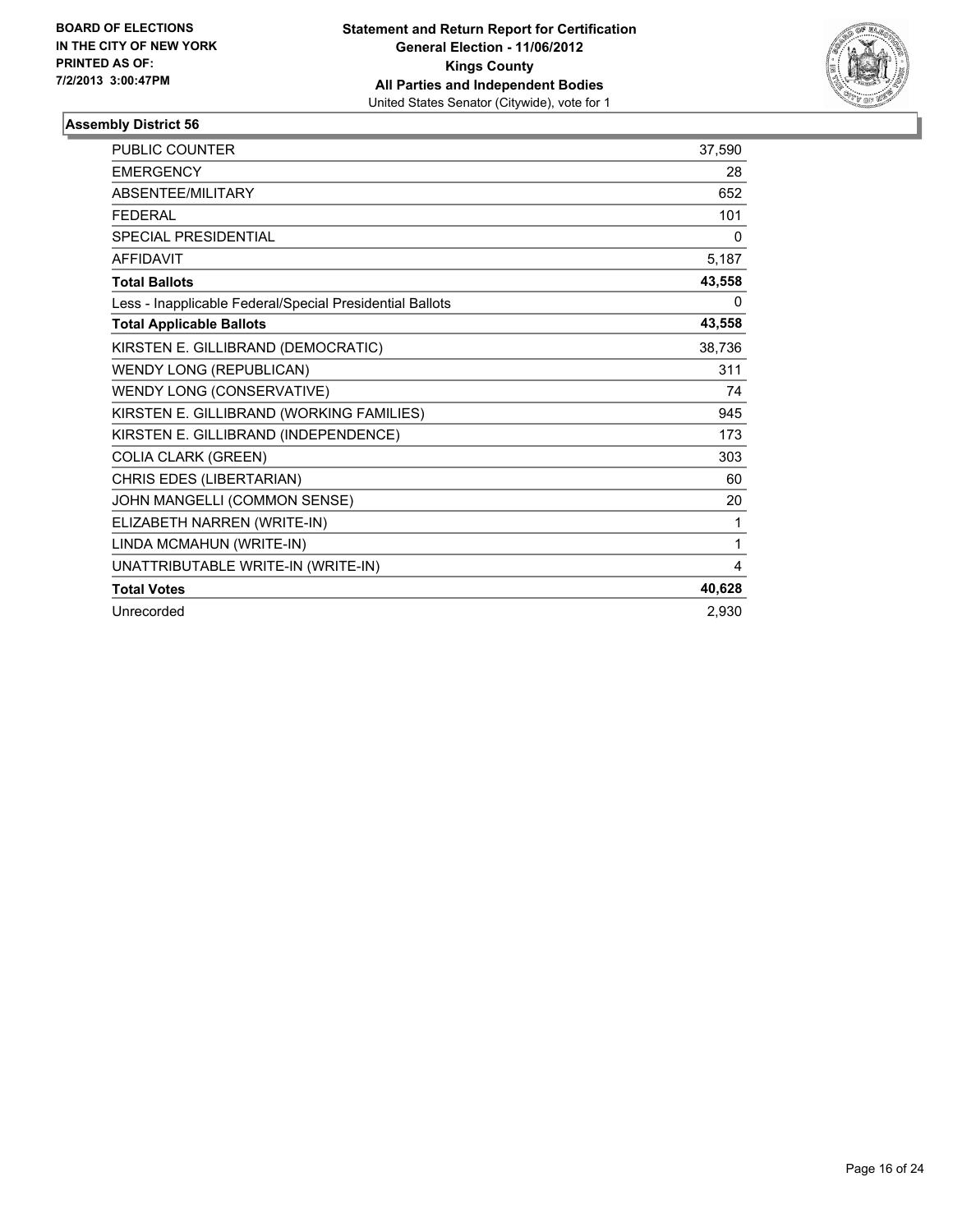

| <b>PUBLIC COUNTER</b>                                    | 48,011         |
|----------------------------------------------------------|----------------|
| <b>EMERGENCY</b>                                         | 0              |
| ABSENTEE/MILITARY                                        | 1,517          |
| <b>FEDERAL</b>                                           | 344            |
| <b>SPECIAL PRESIDENTIAL</b>                              | 0              |
| <b>AFFIDAVIT</b>                                         | 5,171          |
| <b>Total Ballots</b>                                     | 55,043         |
| Less - Inapplicable Federal/Special Presidential Ballots | $\mathbf{0}$   |
| <b>Total Applicable Ballots</b>                          | 55,043         |
| KIRSTEN E. GILLIBRAND (DEMOCRATIC)                       | 46,796         |
| <b>WENDY LONG (REPUBLICAN)</b>                           | 774            |
| WENDY LONG (CONSERVATIVE)                                | 108            |
| KIRSTEN E. GILLIBRAND (WORKING FAMILIES)                 | 3,149          |
| KIRSTEN E. GILLIBRAND (INDEPENDENCE)                     | 373            |
| <b>COLIA CLARK (GREEN)</b>                               | 810            |
| CHRIS EDES (LIBERTARIAN)                                 | 162            |
| JOHN MANGELLI (COMMON SENSE)                             | 62             |
| JERRY NADLER (WRITE-IN)                                  | $\mathbf{1}$   |
| <b>SCOTT GOREN (WRITE-IN)</b>                            | $\mathbf{1}$   |
| SUE SIMMONS (WRITE-IN)                                   | 1              |
| UNATTRIBUTABLE WRITE-IN (WRITE-IN)                       | $\overline{7}$ |
| VELMANETTE MONTGOMERY (WRITE-IN)                         | 1              |
| <b>Total Votes</b>                                       | 52,245         |
| Unrecorded                                               | 2,798          |
|                                                          |                |

| PUBLIC COUNTER                                           | 37,291 |
|----------------------------------------------------------|--------|
| <b>EMERGENCY</b>                                         | 1      |
| ABSENTEE/MILITARY                                        | 905    |
| <b>FEDERAL</b>                                           | 201    |
| SPECIAL PRESIDENTIAL                                     | 0      |
| <b>AFFIDAVIT</b>                                         | 4,652  |
| <b>Total Ballots</b>                                     | 43,050 |
| Less - Inapplicable Federal/Special Presidential Ballots | 0      |
| <b>Total Applicable Ballots</b>                          | 43,050 |
| KIRSTEN E. GILLIBRAND (DEMOCRATIC)                       | 40,155 |
| <b>WENDY LONG (REPUBLICAN)</b>                           | 452    |
| WENDY LONG (CONSERVATIVE)                                | 70     |
| KIRSTEN E. GILLIBRAND (WORKING FAMILIES)                 | 398    |
| KIRSTEN E. GILLIBRAND (INDEPENDENCE)                     | 83     |
| <b>COLIA CLARK (GREEN)</b>                               | 55     |
| CHRIS EDES (LIBERTARIAN)                                 | 21     |
| JOHN MANGELLI (COMMON SENSE)                             | 17     |
| PATRICK GALLIMOE (WRITE-IN)                              | 1      |
| <b>Total Votes</b>                                       | 41,252 |
| Unrecorded                                               | 1,798  |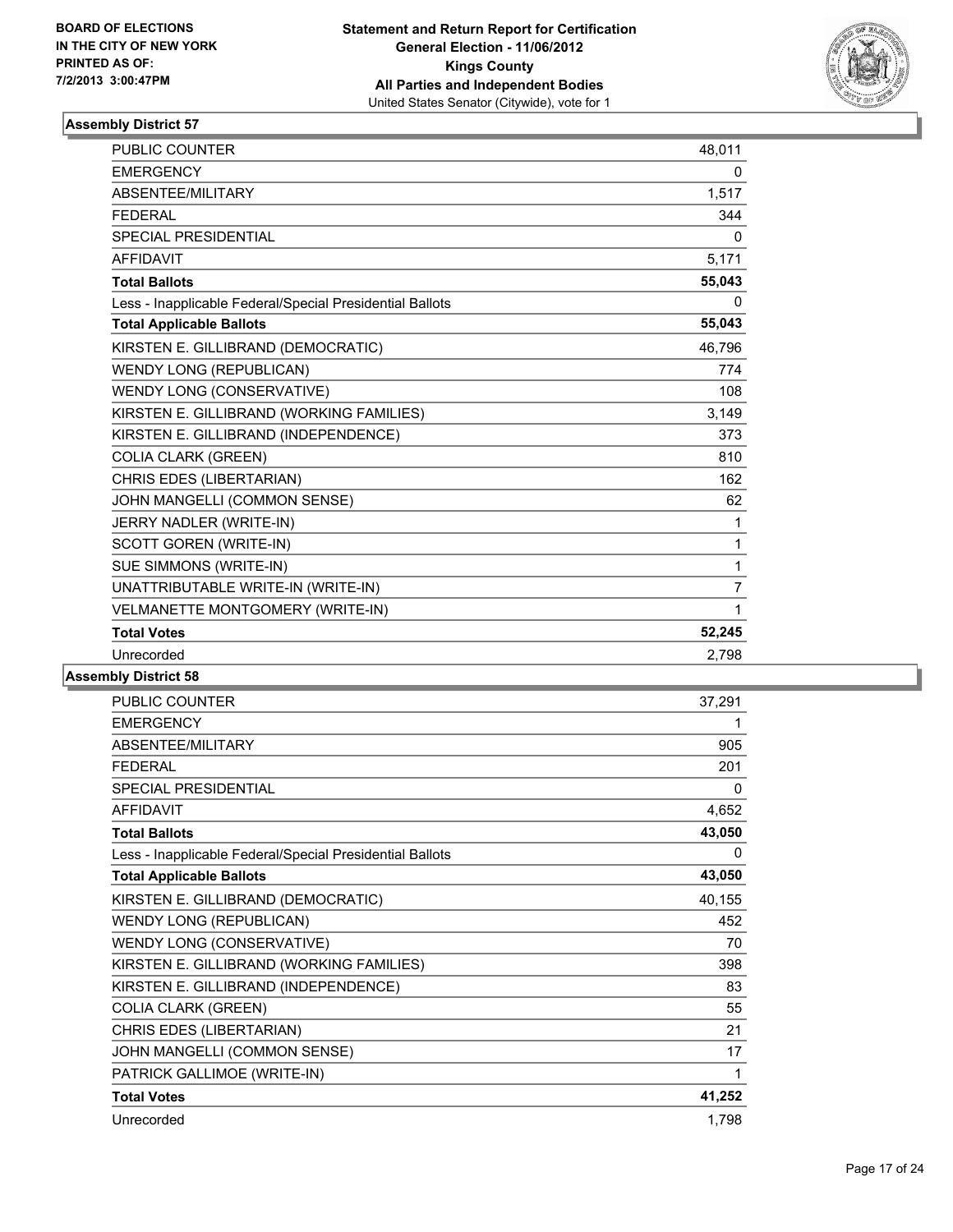

| <b>PUBLIC COUNTER</b>                                    | 36,648         |
|----------------------------------------------------------|----------------|
| <b>EMERGENCY</b>                                         | 0              |
| ABSENTEE/MILITARY                                        | 800            |
| <b>FEDERAL</b>                                           | 165            |
| SPECIAL PRESIDENTIAL                                     | 0              |
| <b>AFFIDAVIT</b>                                         | 3,720          |
| <b>Total Ballots</b>                                     | 41,333         |
| Less - Inapplicable Federal/Special Presidential Ballots | 0              |
| <b>Total Applicable Ballots</b>                          | 41,333         |
| KIRSTEN E. GILLIBRAND (DEMOCRATIC)                       | 32,657         |
| <b>WENDY LONG (REPUBLICAN)</b>                           | 4,813          |
| WENDY LONG (CONSERVATIVE)                                | 657            |
| KIRSTEN E. GILLIBRAND (WORKING FAMILIES)                 | 717            |
| KIRSTEN E. GILLIBRAND (INDEPENDENCE)                     | 227            |
| <b>COLIA CLARK (GREEN)</b>                               | 81             |
| CHRIS EDES (LIBERTARIAN)                                 | 73             |
| JOHN MANGELLI (COMMON SENSE)                             | 87             |
| CASSANDRA REGAN (WRITE-IN)                               | 1              |
| DANIEL ODONOVAN (WRITE-IN)                               | 1              |
| HILLARY CLINTON (WRITE-IN)                               | 1              |
| JOHN SABINO (WRITE-IN)                                   | $\overline{2}$ |
| MARTY GOLDMAN (WRITE-IN)                                 | 1              |
| <b>SCOTT BROWN (WRITE-IN)</b>                            | 1              |
| UNATTRIBUTABLE WRITE-IN (WRITE-IN)                       | 3              |
| <b>Total Votes</b>                                       | 39,322         |
| Unrecorded                                               | 2.011          |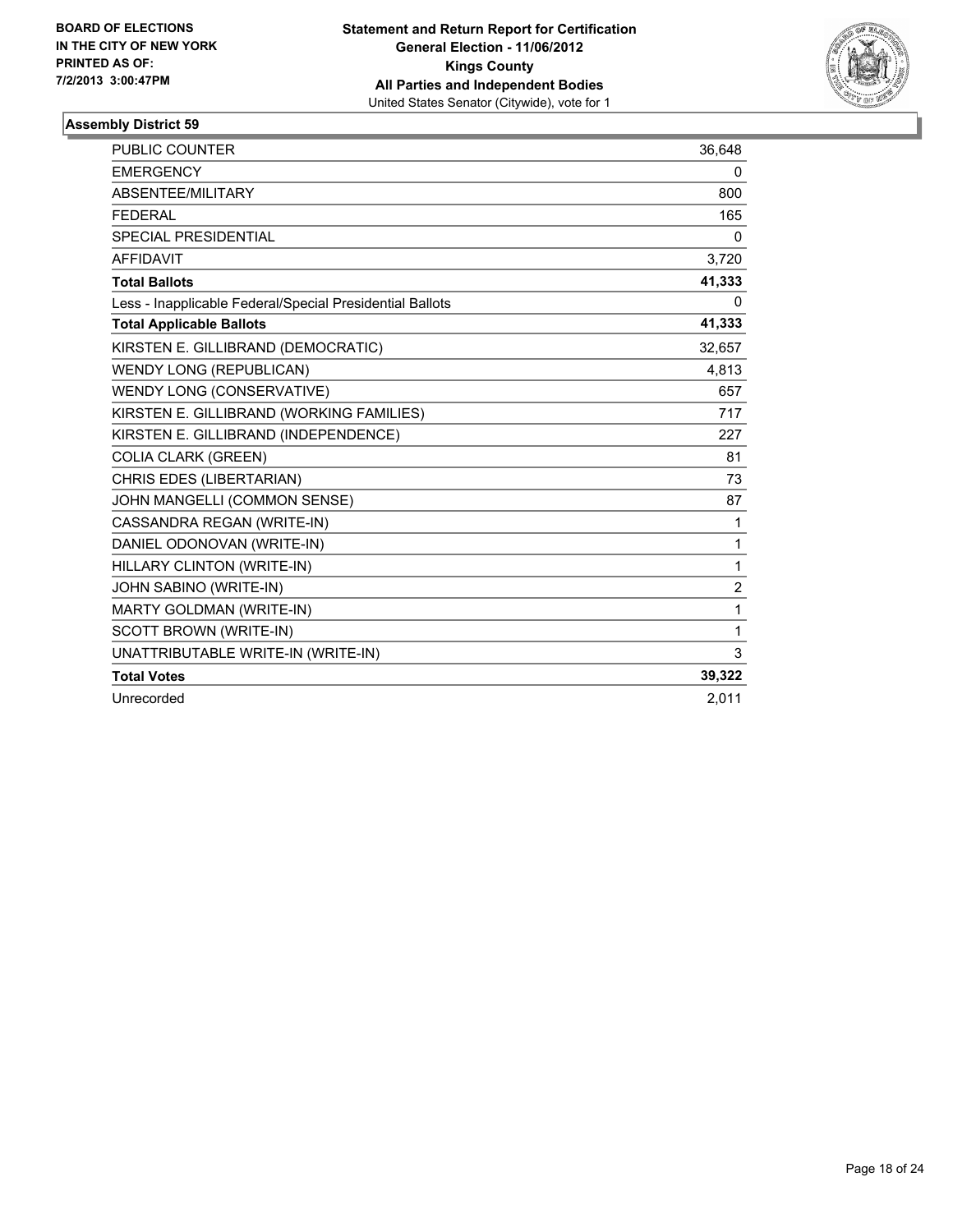

| <b>PUBLIC COUNTER</b>                                    | 35.780       |
|----------------------------------------------------------|--------------|
| <b>EMERGENCY</b>                                         | 352          |
| ABSENTEE/MILITARY                                        | 455          |
| <b>FEDERAL</b>                                           | 124          |
| <b>SPECIAL PRESIDENTIAL</b>                              | $\mathbf{0}$ |
| <b>AFFIDAVIT</b>                                         | 5,079        |
| <b>Total Ballots</b>                                     | 41,790       |
| Less - Inapplicable Federal/Special Presidential Ballots | 0            |
| <b>Total Applicable Ballots</b>                          | 41,790       |
| KIRSTEN E. GILLIBRAND (DEMOCRATIC)                       | 36.763       |
| <b>WENDY LONG (REPUBLICAN)</b>                           | 747          |
| WENDY LONG (CONSERVATIVE)                                | 106          |
| KIRSTEN E. GILLIBRAND (WORKING FAMILIES)                 | 539          |
| KIRSTEN E. GILLIBRAND (INDEPENDENCE)                     | 101          |
| <b>COLIA CLARK (GREEN)</b>                               | 58           |
| CHRIS EDES (LIBERTARIAN)                                 | 29           |
| JOHN MANGELLI (COMMON SENSE)                             | 18           |
| HILARY CLINTON (WRITE-IN)                                | 3            |
| JUMEL STOVALL (WRITE-IN)                                 | 1            |
| MALCOLM X (WRITE-IN)                                     | $\mathbf{1}$ |
| MONICA FRANKLIN (WRITE-IN)                               | 1            |
| SCOTT MORAN (WRITE-IN)                                   | 1            |
| <b>Total Votes</b>                                       | 38,368       |
| Unrecorded                                               | 3.422        |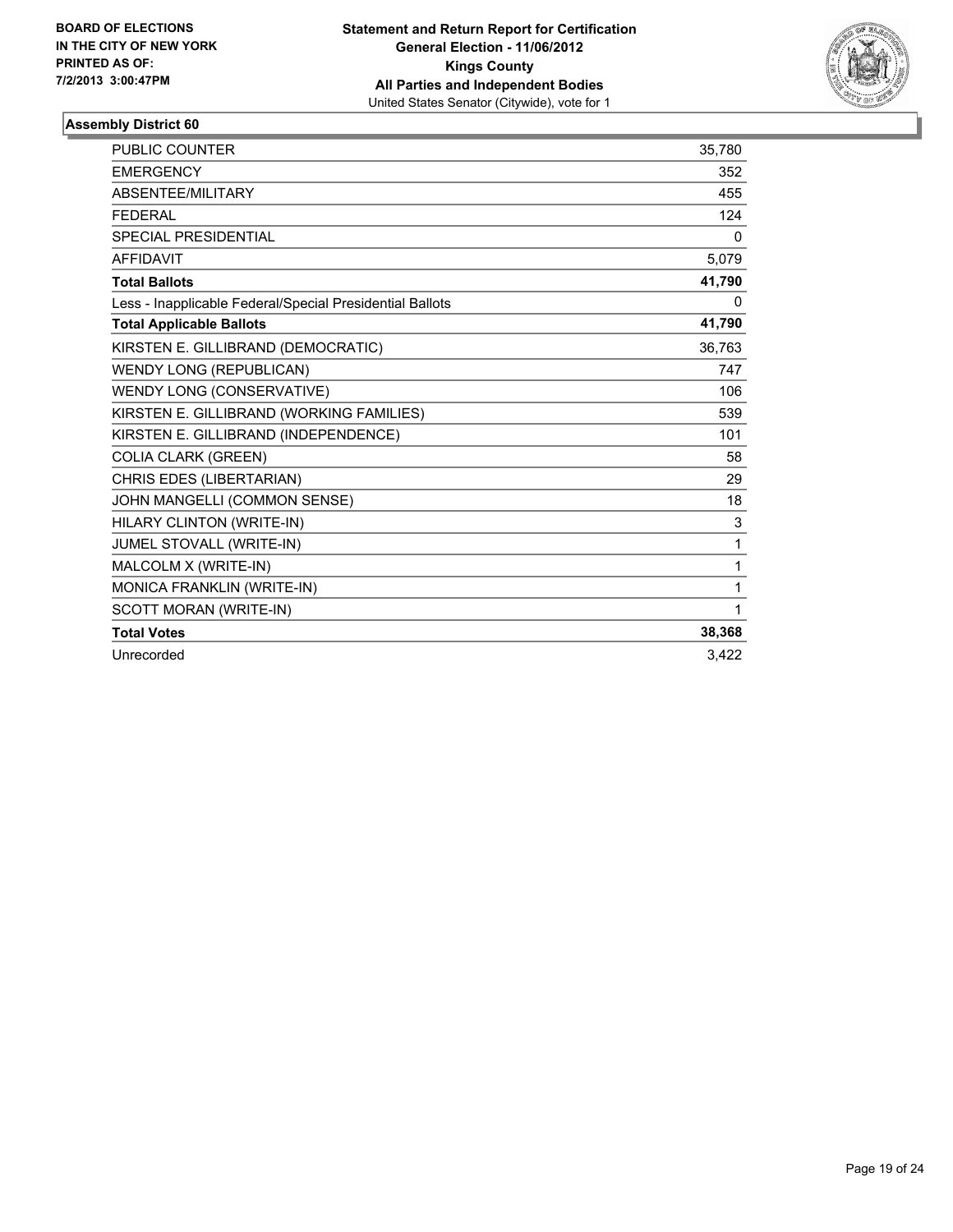

| <b>PUBLIC COUNTER</b>                                    | 8,419        |
|----------------------------------------------------------|--------------|
| <b>EMERGENCY</b>                                         | 0            |
| <b>ABSENTEE/MILITARY</b>                                 | 240          |
| <b>FEDERAL</b>                                           | 69           |
| SPECIAL PRESIDENTIAL                                     | $\mathbf{0}$ |
| <b>AFFIDAVIT</b>                                         | 560          |
| <b>Total Ballots</b>                                     | 9,288        |
| Less - Inapplicable Federal/Special Presidential Ballots | 0            |
| <b>Total Applicable Ballots</b>                          | 9,288        |
| KIRSTEN E. GILLIBRAND (DEMOCRATIC)                       | 5,560        |
| <b>WENDY LONG (REPUBLICAN)</b>                           | 2,115        |
| WENDY LONG (CONSERVATIVE)                                | 437          |
| KIRSTEN E. GILLIBRAND (WORKING FAMILIES)                 | 386          |
| KIRSTEN E. GILLIBRAND (INDEPENDENCE)                     | 111          |
| <b>COLIA CLARK (GREEN)</b>                               | 88           |
| CHRIS EDES (LIBERTARIAN)                                 | 53           |
| JOHN MANGELLI (COMMON SENSE)                             | 46           |
| ANDREW GOUNARDES (WRITE-IN)                              | 2            |
| ANDREW GOWNARDES (WRITE-IN)                              | 1            |
| DANNY GLOVER (WRITE-IN)                                  | 1            |
| DANY GLOVER (WRITE-IN)                                   | 1            |
| LINDA SARSOUR (WRITE-IN)                                 | 1            |
| <b>Total Votes</b>                                       | 8,802        |
| Unrecorded                                               | 486          |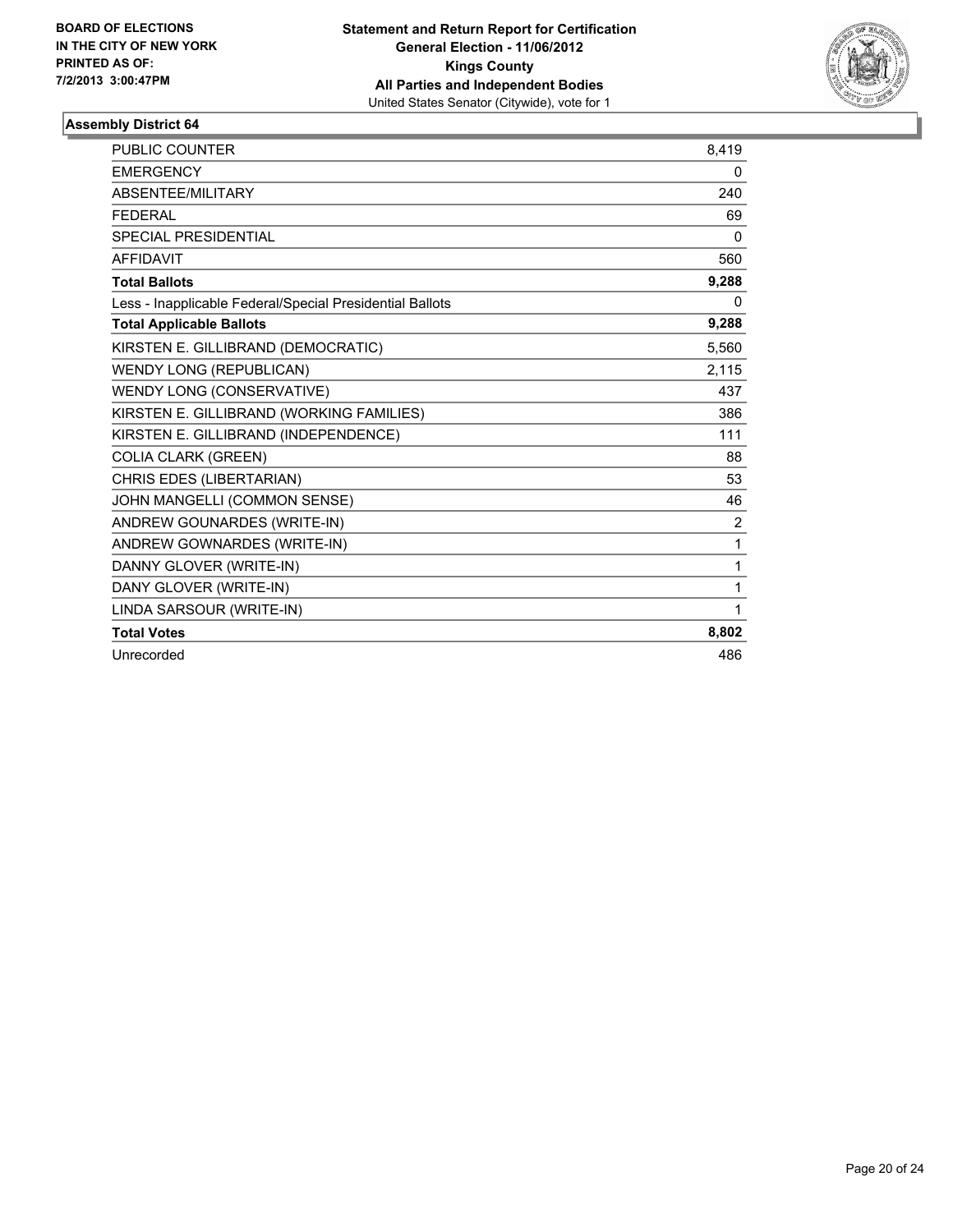

## **Total for United States Senator (Citywide) - Kings County**

| PUBLIC COUNTER                                           | 639,590 |
|----------------------------------------------------------|---------|
| <b>EMERGENCY</b>                                         | 899     |
| ABSENTEE/MILITARY                                        | 16,551  |
| FEDERAL                                                  | 5,957   |
| SPECIAL PRESIDENTIAL                                     | 1       |
| AFFIDAVIT                                                | 78,530  |
| <b>Total Ballots</b>                                     | 741,528 |
| Less - Inapplicable Federal/Special Presidential Ballots | (1)     |
| <b>Total Applicable Ballots</b>                          | 741,527 |
| KIRSTEN E. GILLIBRAND (DEMOCRATIC)                       | 568,465 |
| WENDY LONG (REPUBLICAN)                                  | 69,871  |
| WENDY LONG (CONSERVATIVE)                                | 9,633   |
| KIRSTEN E. GILLIBRAND (WORKING FAMILIES)                 | 25,167  |
| KIRSTEN E. GILLIBRAND (INDEPENDENCE)                     | 5,202   |
| <b>COLIA CLARK (GREEN)</b>                               | 5,597   |
| CHRIS EDES (LIBERTARIAN)                                 | 2,126   |
| JOHN MANGELLI (COMMON SENSE)                             | 1,287   |
| ABRAHAM TISCHLER (WRITE-IN)                              | 1       |
| AL D'AMATO (WRITE-IN)                                    | 1       |
| ALAN UNI (WRITE-IN)                                      | 1       |
| ANDREW GOUNA ROLES (WRITE-IN)                            | 1       |
| ANDREW GOUNARDES (WRITE-IN)                              | 2       |
| ANDREW GOWNARDES (WRITE-IN)                              | 1       |
| ANTHONY WEINER (WRITE-IN)                                | 1       |
| ARON SPARE (WRITE-IN)                                    | 1       |
| BEN-ZEIN KRUMBEIN (WRITE-IN)                             | 1       |
| BILL CLINTON (WRITE-IN)                                  | 1       |
| BOB MENDEZ (WRITE-IN)                                    | 1       |
| BOB WEIZ (WRITE-IN)                                      | 1       |
| CASSANDRA REGAN (WRITE-IN)                               | 1       |
| CATHERINE A. NAPSUA (WRITE-IN)                           | 1       |
| CHARLES BARRON (WRITE-IN)                                | 1       |
| CHERRYL GONZALEZ (WRITE-IN)                              | 2       |
| CHRIS SMITH (WRITE-IN)                                   | 1       |
| CHRISTOPHER HAYNES (WRITE-IN)                            | 1       |
| CHUCK SCHUMER (WRITE-IN)                                 | 3       |
| DAN BONANNO (WRITE-IN)                                   | 1       |
| DANIEL D. GRAMER (WRITE-IN)                              | 1       |
| DANIEL ODONOVAN (WRITE-IN)                               | 1       |
| DANNY GLOVER (WRITE-IN)                                  | 1       |
| DANY GLOVER (WRITE-IN)                                   | 1       |
| DAVID SANDLER (WRITE-IN)                                 | 2       |
| DAVID SCHMIDT (WRITE-IN)                                 | 1       |
| DAVID STORDAIN (WRITE-IN)                                | 1       |
| DAVID STOROBIN (WRITE-IN)                                | 3       |
| DIANE SAVINO (WRITE-IN)                                  | 1       |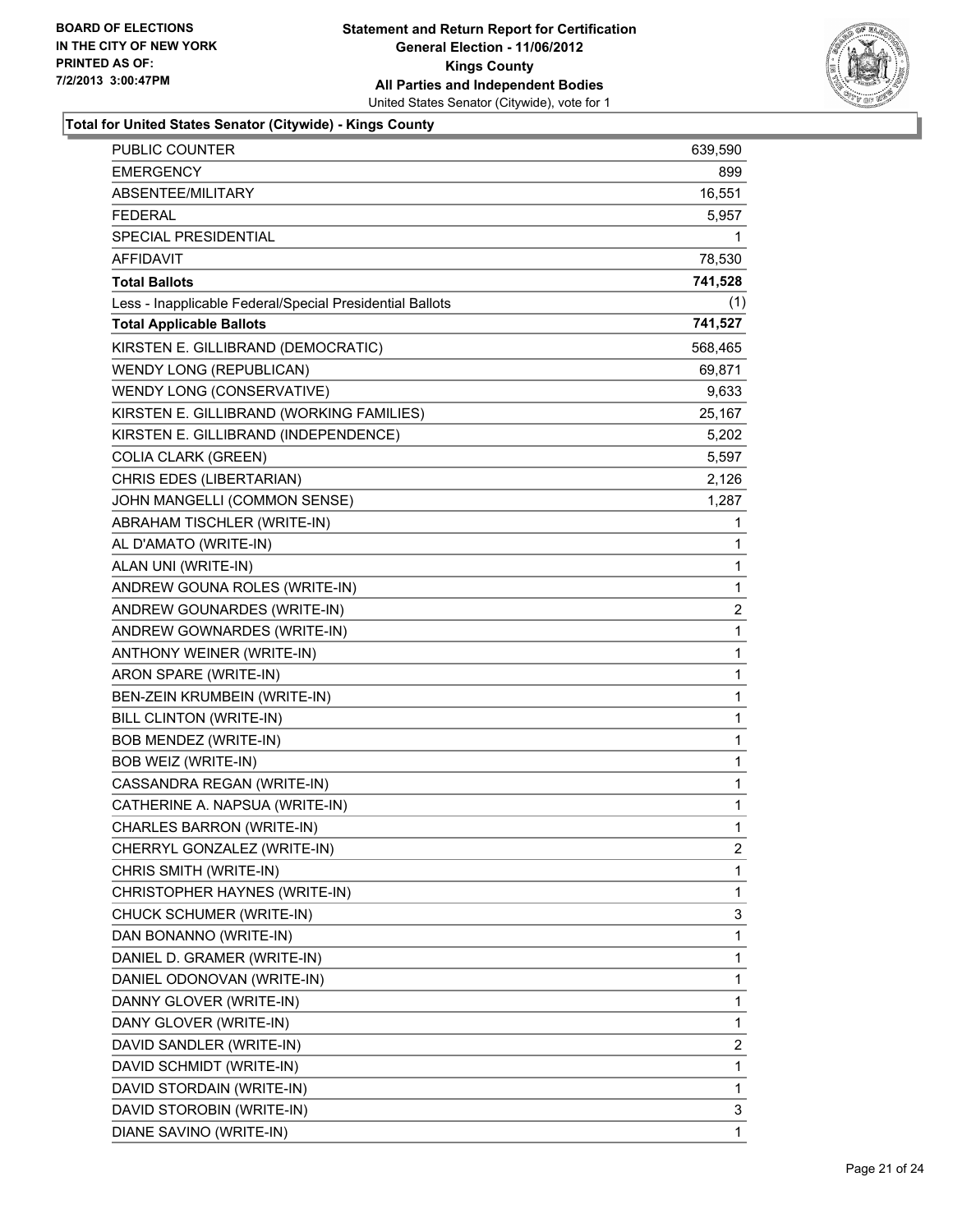

## **Total for United States Senator (Citywide) - Kings County**

| DR. SCOTT NOREN (WRITE-IN)       | 1 |
|----------------------------------|---|
| ECHARD TILAR (WRITE-IN)          | 1 |
| ELIZABETH NARREN (WRITE-IN)      | 1 |
| ELIZABETH WARREN (WRITE-IN)      | 1 |
| ERSLD FOSLKIC (WRITE-IN)         | 1 |
| <b>GEORGE LATIMER (WRITE-IN)</b> | 1 |
| HARRET THOMPSON (WRITE-IN)       | 1 |
| HEATHER K SAGER (WRITE-IN)       | 1 |
| HILARY CLINTON (WRITE-IN)        | 3 |
| HILLARY CLINTON (WRITE-IN)       | 2 |
| HOWARD GROWBARD (WRITE-IN)       | 1 |
| IRA DICKEY (WRITE-IN)            | 1 |
| JASON OTANO (WRITE-IN)           | 2 |
| JEHIEL WINTERS (WRITE-IN)        | 1 |
| JEROLD NADLER (WRITE-IN)         | 1 |
| JERRY NADLER (WRITE-IN)          | 1 |
| JOE JENTICI (WRITE-IN)           | 1 |
| JOEL DRUMMER (WRITE-IN)          | 1 |
| JOHN SABINO (WRITE-IN)           | 2 |
| JON STEWERT (WRITE-IN)           | 1 |
| JOSEPH WEISS (WRITE-IN)          | 1 |
| JUDA WEINCARREN (WRITE-IN)       | 1 |
| JULIA G. TAYLOR (WRITE-IN)       | 1 |
| JUMEL STOVALL (WRITE-IN)         | 1 |
| KATHY KENNDY (WRITE-IN)          | 1 |
| KIRILL KACHINSKY (WRITE-IN)      | 1 |
| LINCOLN RESTLER (WRITE-IN)       | 1 |
| LINDA MC MAHEN (WRITE-IN)        | 1 |
| LINDA MCMAHUN (WRITE-IN)         | 1 |
| LINDA MCMAN (WRITE-IN)           | 1 |
| LINDA MCMANN (WRITE-IN)          | 1 |
| LINDA SARSOUR (WRITE-IN)         | 1 |
| MALCOLM X (WRITE-IN)             | 1 |
| MARC MINKOFF (WRITE-IN)          | 1 |
| MARCOS MASRI (WRITE-IN)          | 1 |
| MARE M. MONTANA (WRITE-IN)       | 1 |
| MARGUERITE CHANDLER (WRITE-IN)   | 1 |
| MARTIN GOLDEN (WRITE-IN)         | 2 |
| MARTY GOLDEN (WRITE-IN)          | 3 |
| MARTY GOLDMAN (WRITE-IN)         | 1 |
| MATTHAW MICHAEL CRUZ (WRITE-IN)  | 1 |
| MEIR FOGEL (WRITE-IN)            | 1 |
| MELINDA KATZ (WRITE-IN)          | 1 |
| MICHAEL A MAZZEO (WRITE-IN)      | 1 |
| MICHAEL BLOOMBERG (WRITE-IN)     | 1 |
| MICHAEL DEAR (WRITE-IN)          | 1 |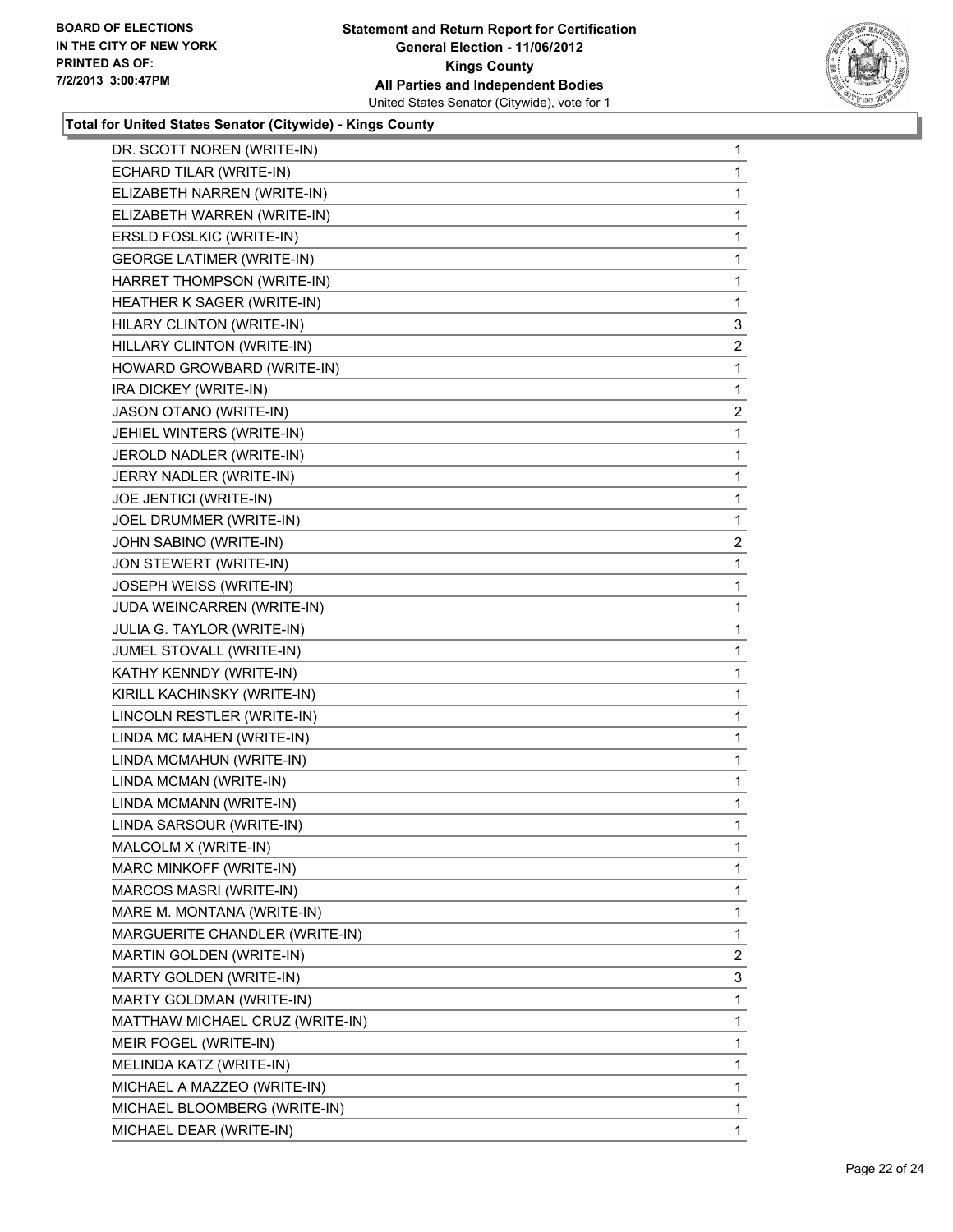

## **Total for United States Senator (Citywide) - Kings County**

| MICHAEL MARRA (WRITE-IN)           | 2              |
|------------------------------------|----------------|
| MITCH MCCONNELL (WRITE-IN)         | 1              |
| MONICA FRANKLIN (WRITE-IN)         | 1              |
| MOSHE HOROWITZ (WRITE-IN)          | 1              |
| MOSHE REICH (WRITE-IN)             | 1              |
| NATHAN DARTOR OGLESBY (WRITE-IN)   | 1              |
| OMORALE ADEWANE (WRITE-IN)         | 1              |
| OTHNEIL THOMAS (WRITE-IN)          | 1              |
| PATRICK GALLIMOE (WRITE-IN)        | 1              |
| RALPH NADER (WRITE-IN)             | 1              |
| RALPH PASTENA (WRITE-IN)           | 1              |
| ROBERT ALLEN (WRITE-IN)            | 1              |
| ROBERT CIMINI (WRITE-IN)           | 1              |
| ROGER CALERO (WRITE-IN)            | 1              |
| RYAN PAWLING (WRITE-IN)            | 1              |
| RYDER FLEMING JONES (WRITE-IN)     | 1              |
| SAMUEL AMSEL (WRITE-IN)            | 1              |
| SAMUEL WEINBERG (WRITE-IN)         | 1              |
| SCOTT BROWN (WRITE-IN)             | 1              |
| SCOTT GOREN (WRITE-IN)             | 1              |
| SCOTT MORAN (WRITE-IN)             | 1              |
| SCOTT NOREN (WRITE-IN)             | 4              |
| SCOTT NOVEN (WRITE-IN)             | 1              |
| SCOTT SUMMER (WRITE-IN)            | 1              |
| SHINA WOLLF (WRITE-IN)             | 1              |
| SIMCHA FELDER (WRITE-IN)           | $\overline{2}$ |
| STEVEN LORA (WRITE-IN)             | 1              |
| STEVEN YUNIVER (WRITE-IN)          | 1              |
| SUE SIMMONS (WRITE-IN)             | 1              |
| TAT PICOTT (WRITE-IN)              | 1              |
| TODD LOUIS (WRITE-IN)              | 1              |
| TZVI SEIDMAN (WRITE-IN)            | 1              |
| UNATTRIBUTABLE WRITE-IN (WRITE-IN) | 108            |
| VELMANETTE MONTGOMERY (WRITE-IN)   | 1              |
| <b>VLADIMIR PUTIN (WRITE-IN)</b>   | 1              |
| YOEL STEIN (WRITE-IN)              | $\overline{2}$ |
| <b>Total Votes</b>                 | 687,587        |
| Unrecorded                         | 53,940         |